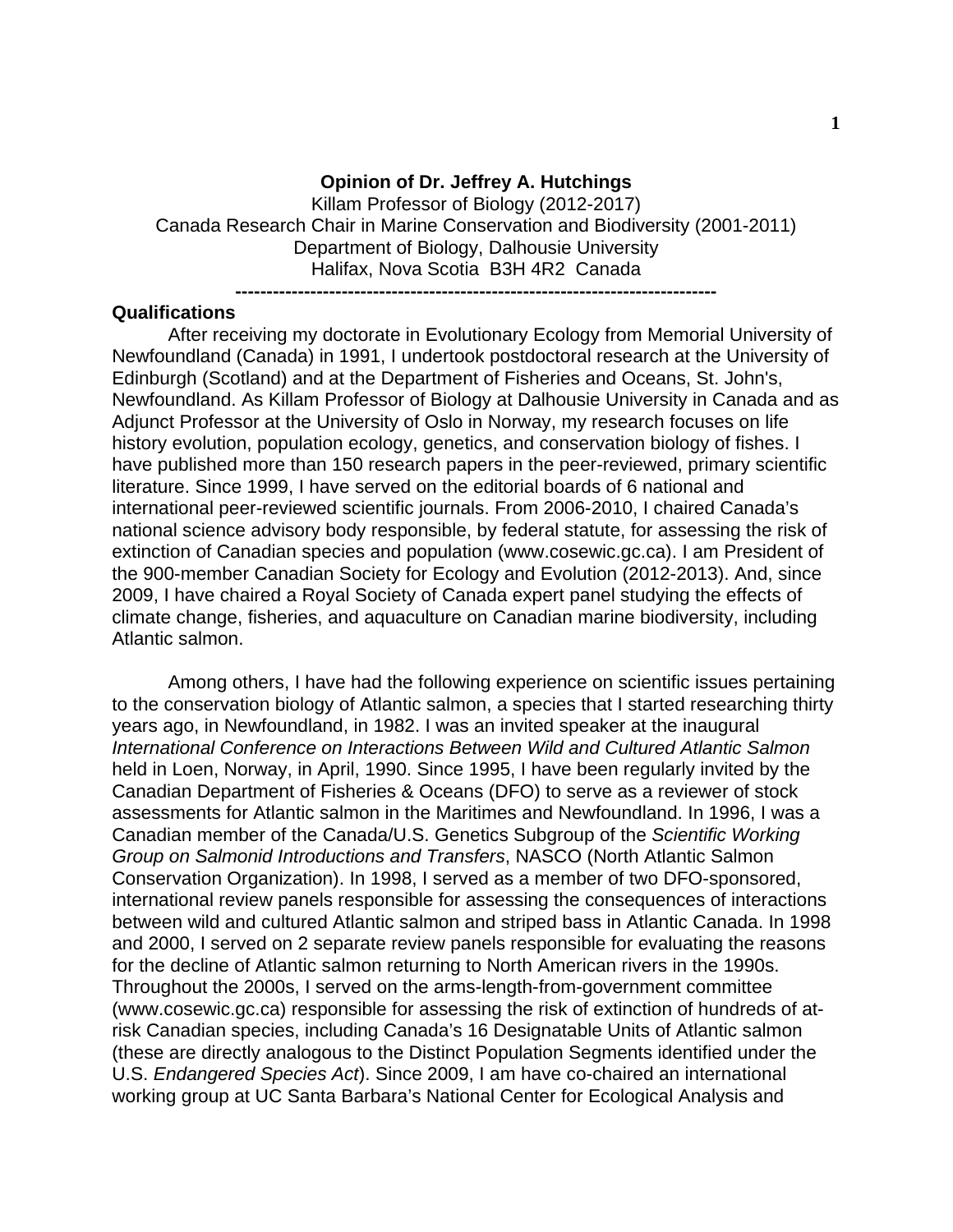Synthesis on 'red flags' of species endangerment (www.nceas.ucsb.edu/projects/12559).

I am being compensated by the Plaintiffs at the rate of US\$200 per hour. I have not testified as an expert in any legal matter within the past four years.

# **1 Introduction**

The Gulf of Maine Distinct Population Segment (hereafter, GOM DPS) of Atlantic salmon comprises all sea-run Atlantic salmon whose freshwater range occurs in the watersheds of the Androscoggin River northward along coastal Maine to the Dennys River (including these fish wherever they occur in the estuarine and marine environments, and excluding sections of rivers above impassable falls in some rivers within the DPS) (Fay et al. 2006). The decision by the Biological Review Team to include the Androscoggin and Kennebec Rivers in the DPS (their consideration for inclusion in the DPS in a 2000 final-rule listing decision had been deferred) was based on genetic, life-history, and zoogeographic information (Fay et al. 2006). The GOM DPS is recognized as comprising three Salmon Habitat Recovery Units, or SHRUs. 'Recovery units' are deemed necessary to both the survival and recovery of the DPS, according to the National Marine Fisheries Service Interim Recovery Plan Guidance documents. One of these SHRU's — the Merrymeeting Bay SHRU — comprises salmon in the Androscoggin and Kennebec Rivers.

I have rendered several opinions in this document, which can be summarized as follows. It is my opinion that:

- Restoration of Atlantic salmon populations in both the Androscoggin and Kennebec Rivers of the Merrymeeting Bay SHRU is fundamentally important to the recovery of the GOM DPS of Atlantic salmon;
- Hatchery fish are necessary but far from sufficient for the recovery of the Atlantic salmon populations of the Androscoggin and Kennebec Rivers, Merrymeeting Bay SHRU, and, thus, the recovery of the GOM DPS;
- Partitioning of the GOM DPS into three SHRU's is scientifically reasonable and representative of a responsible management strategy consistent with a precautionary approach to the conservation of biodiversity;
- An Atlantic salmon population that experienced the current levels of smolt-adult survival experienced by hatchery-origin smolts that pass by dams during their downstream migration in the GOM DPS would not increase in abundance and would never recover;
- The mortality experienced by downstream migrating smolts and kelts and by upstream migrating returning adults attributable to dam facilities in the Merrymeeting Bay SHRU will have an adverse impact on the survival and the prospects for recovery of the SHRU and, thus, of the GOM DPS as a whole;
- Given the exceedingly low numbers of returning adults to the SHRU, most notably of fish of wild origin, the loss of a single smolt, or of a single adult, to human-induced causes is significant.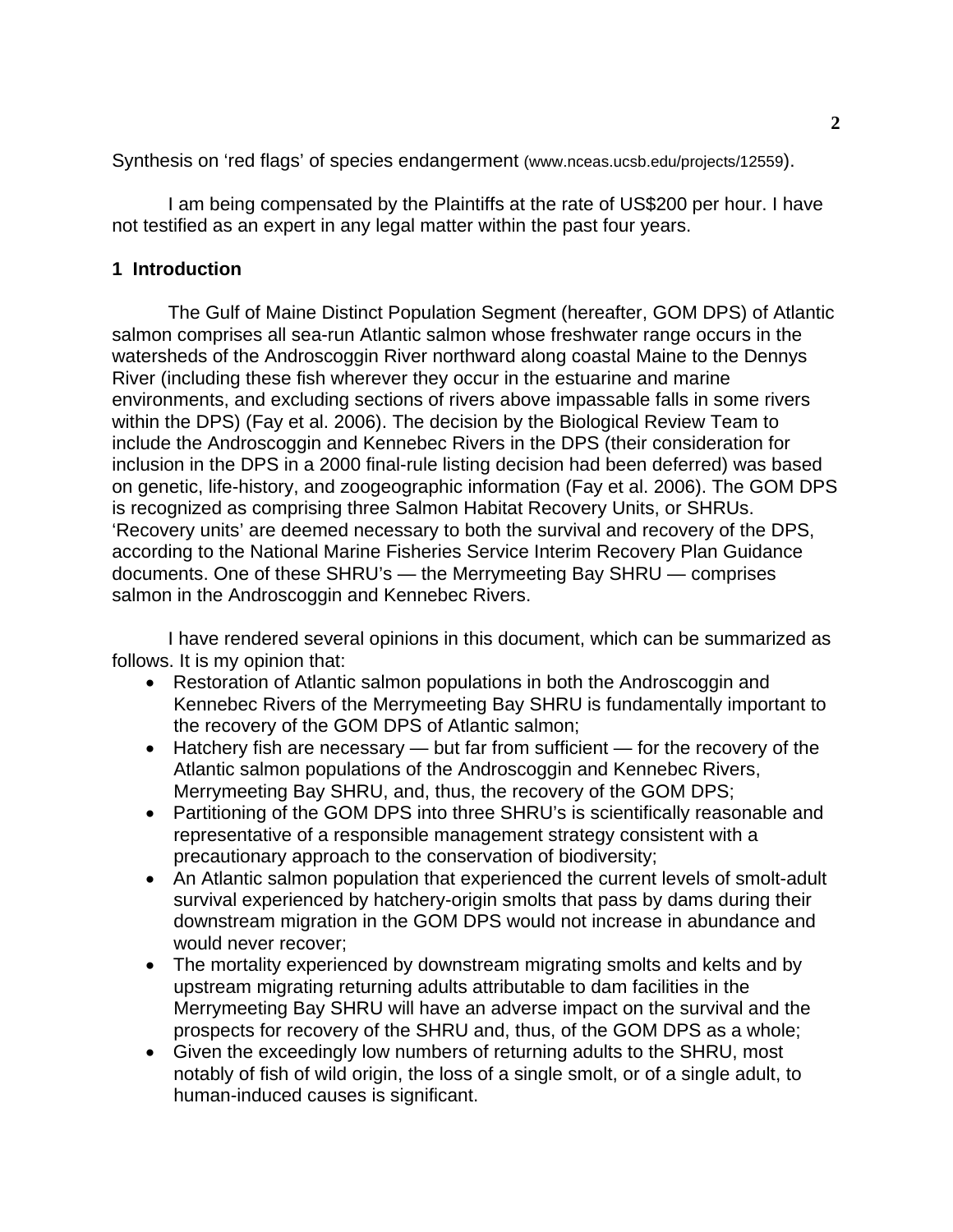## **2 Gulf of Maine Distinct Population Segment of Atlantic Salmon**

## *2.1 Importance of the Androscoggin and Kennebec Rivers to the recovery and persistence of the DPS*

For recovery purposes, the GOM DPS is partitioned into three Salmon Habitat Recovery Units, or SHRU's. In my opinion, the restoration of Atlantic salmon populations in the Androscoggin and Kennebec Rivers, which comprise the Merrymeeting Bay SHRU, are fundamentally important to the recovery of the Gulf of Maine DPS of Atlantic salmon.

The Androscoggin (266 km long) and Kennebec (373 km) Rivers are among the largest in the GOM DPS. The lengths of these rivers dwarf the lengths of the Downeast Maine rivers (16-107 km long) that are part of the GOM DPS. As a consequence, they are vital to the recovery and persistence of the DPS. It is well-established that large, complex river systems – such as the Androscoggin and Kennebec Rivers – are capable of supporting large salmon populations (Aas et al. 2011). It is also well established that, all else being equal, large populations are less vulnerable than small populations to extinction (*e.g.,* Shaffer 1981; Caughley 1994; Allendorf and Luikart 2007). The greater the number of individuals in a population, the less likely it is that the population will decrease (and the greater the chance that the population will persist) because of: (i) unpredictable environmental changes that similarly affect all individuals (termed 'environmental stochasticity'); (ii) unpredictable environmental changes that affect some but not all individuals (termed 'demographic stochasticity'); and (iii) unpredictable changes in genes and/or gene frequencies, which can lead to inbreeding and the fixation of harmful genes (termed 'genetic stochasticity') (Lande 1988, 1993).

Large populations are also less likely to experience a situation manifested by what is termed an 'Allee effect', which can lead to population decline. It is normally assumed that as populations decrease in abundance, their *rate of population growth*  steadily increases (Gotelli 2010). Population growth rate is assumed to increase because as a population declines, conditions favorable to survival, growth, and reproduction should improve; lower population abundance is assumed to translate into reduced competition, meaning that each individual has better access to necessary resources, such as food, at low population abundance than at high population abundance. An Allee effect exists when population growth rate begins to decline, rather than increase, at a certain 'threshold' level of abundance (Courchamp et al. 2008). All else being equal, large populations are less likely than small populations to decline to this threshold level of abundance, at which the Allee effect is expressed.

Large populations are also of fundamental importance to the recovery of the GOM DPS because of the contributions that large populations make to the persistence of small populations, such as those that exist in the northern coastal part of the DPS. This is because of the 'straying' characteristic of salmon populations. (Based on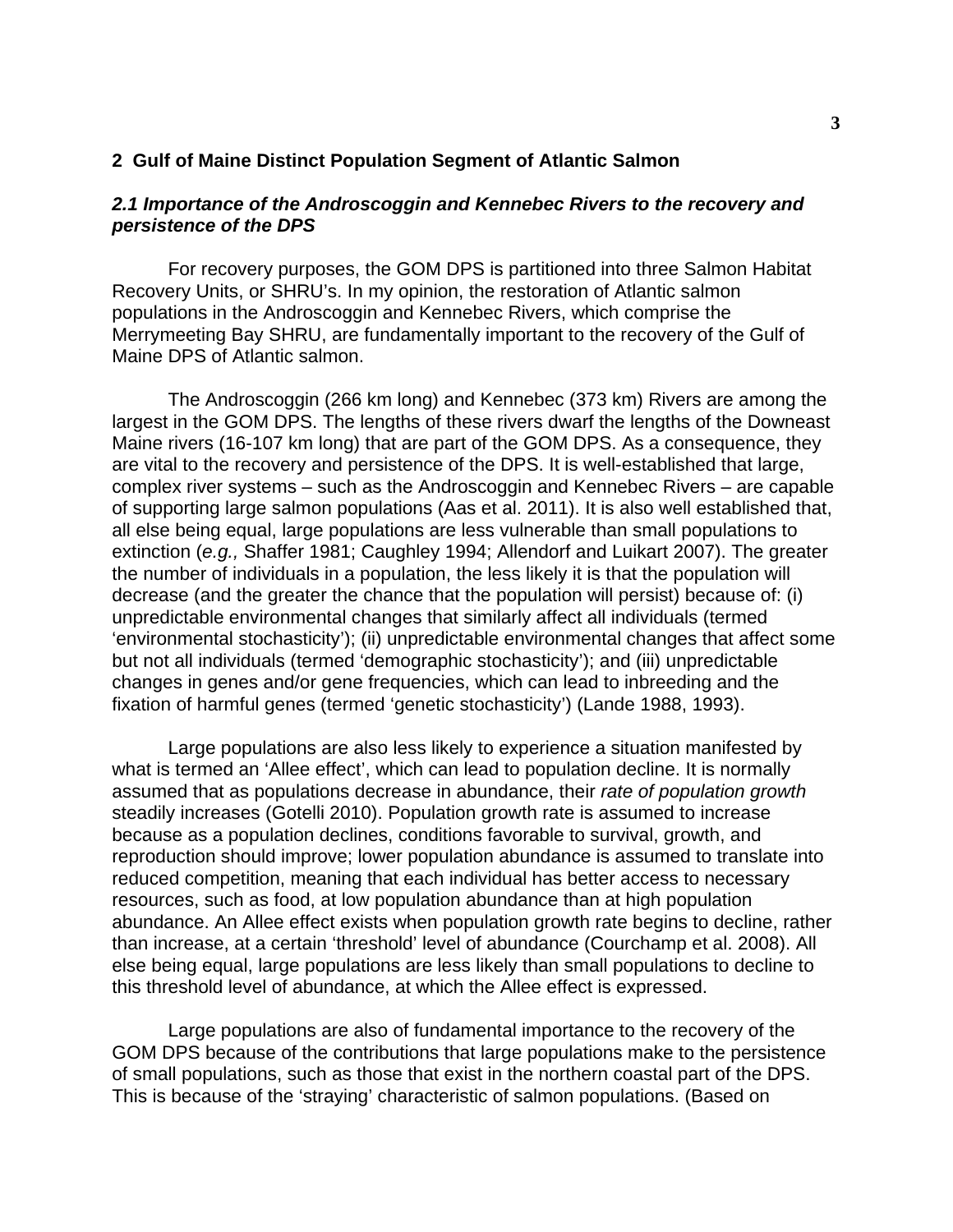historical documents, such as those written by Atkins and Foster (1867, 1868), it is highly probable that the Androscoggin, Kennebec, and Penobscot Rivers each once supported adult salmon populations comprising at least 100,000 spawning adults.)

That is, when adults return from the ocean to their natal rivers to spawn, errors in migration can occur, and some adults (albeit a small percentage, estimated to be 1% for the GOM DPS; Baum 1997) end up spawning in rivers in which they were not born. This straying can be extremely important to the persistence of small salmon populations (that are at greater risk of decline because of the three forms of stochasticity, or unpredictability, identified above) because of the additional spawners that large populations, produced by large rivers, can provide (Fraser et al. 2007). Put another way, the large salmon populations that can be produced by large rivers, such as the Androscoggin, Kennebec, and Penobscot Rivers of the GOM DPS, can provide a 'rescue effect' to small populations, thus increasing the chance that population groups, such as the GOM DPS, will persist through time.

In addition to their potential for producing large populations of salmon, the inclusion of the Androscoggin and Kennebec Rivers in the GOM DPS provides far greater potential for the ability of the DPS to adapt to future environmental change. This is because of the *increased diversity* that recovered salmon populations in the Merrymeeting Bay SHRU would provide to the DPS as a whole.

Diversity is directly related to persistence. The more variable systems are, the more likely they will persist over time. Stock market portfolios typically reflect breadth to reduce the overall risk to one's investment capital. Farmers typically grow a variety of crops to reduce the chance of failure of any one particular crop. From a biological perspective, high genetic diversity increases the likelihood of having or producing individuals with genes that will allow adaptation to environmental change, including alterations to habitat or biological community brought about by natural variation and human actions.

The greater the genetic variation and the phenotypic differentiation (*i.e.,* variation in observable characteristics such as body size, behavior, and growth) within and among salmon populations, the greater the likelihood that some salmon populations within the DPS will be better able to respond favorably to environmental change than others. Extremely strong evidence of the vital importance of population differentiation and diversity to the persistence of salmon meta-populations, or DPS's, has recently been provided in a study of sockeye salmon in the Gulf of Alaska (Schindler et al. 2010).

### *2.2 Importance of hatchery fish to the recovery of the Merrymeeting Bay SHRU*

It is my opinion that hatchery fish are necessary — but far from sufficient — for the recovery of the Merrymeeting Bay SHRU of Atlantic salmon and, thus, the recovery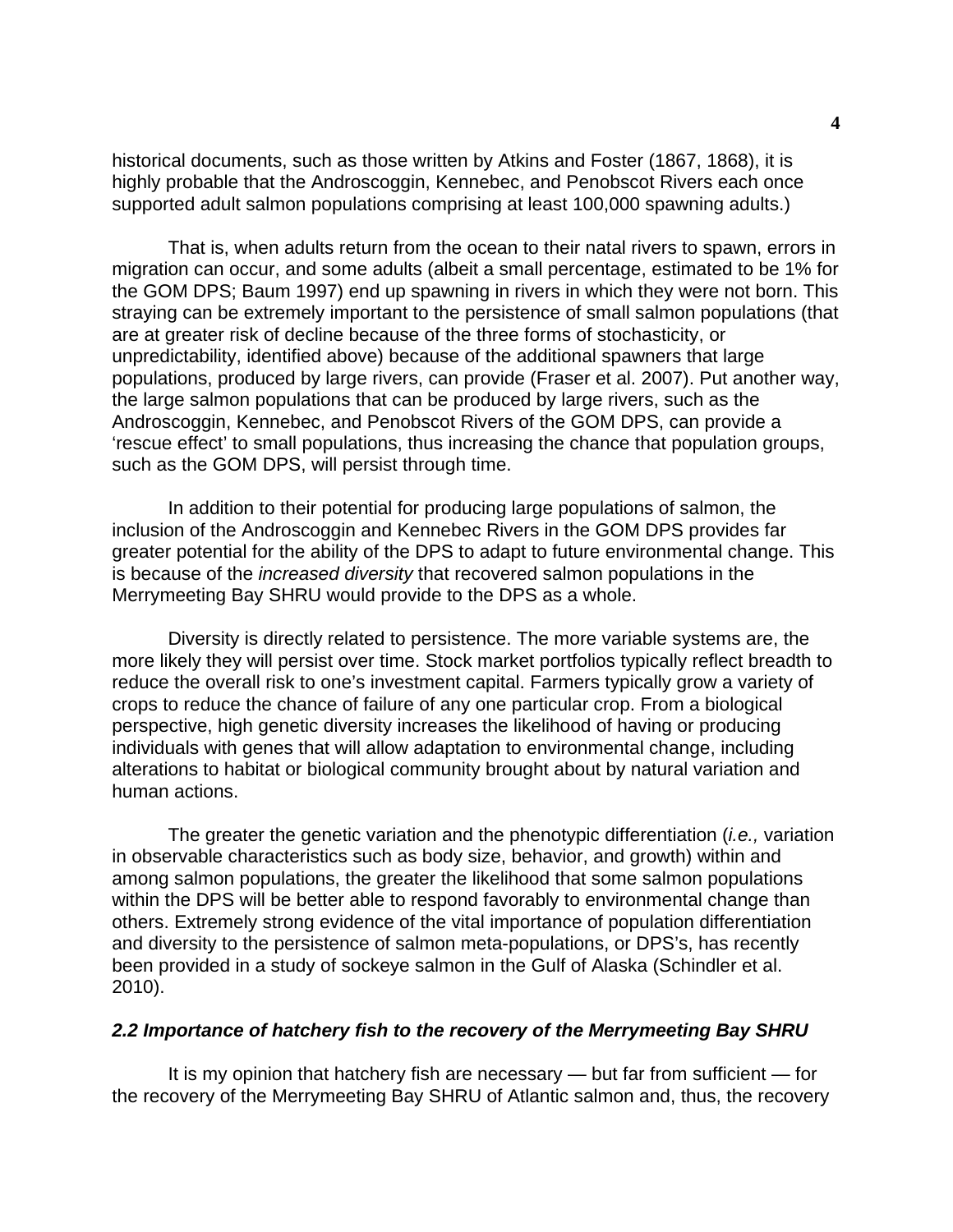of the GOM DPS. Hatchery fish are likely to be of greatest importance to recovery efforts during the initial years of the recovery program, when population numbers are very low, as they are now. At present, as Table 1 below indicates, fewer than 10 adult fish of wild origin have been returning to the SHRU annually in each of the past five years for which data are available (2006-2010). This is an exceedingly low number of returning adults and places the SHRU at heightened risk of extinction because of the SHRU's increased susceptibility to stochastic, unpredictable events — anything from droughts to disease to chemical spills — that increase the chance of extinction. *Any measure that increases the chances of survival to the returning-adult stage will reduce the SHRU's probability of extinction.*

Even though hatchery-origin fish have lower survival rates than wild-origin fish in the GOM DPS (Table 2), they are capable of increasing the number of spawning adults in the short term, providing a potentially important 'kick start' to the recovery process (Waples et al. 2007; Berejikian et al. 2008). The period of time that constitutes the 'short term' depends on many factors and cannot be articulated precisely for any given situation. Nonetheless, it has been noted that fitness losses in salmonids can potentially arise after only 1 or 2 generations of captive-breeding/rearing (Fraser 2008; Christie et al. 2011). And there is considerable evidence, both theoretical and empirical in nature, to suggest that the magnitude of fitness loss increases as the duration of hatchery populations in captivity increases. As concluded by Fraser (2008) in his exhaustive review of the ability of hatchery and captive breeding programs to conserve salmonid biodiversity, "No matter how good the intentions, it would appear that as yet, humans have not generated a group of captive-bred/reared fish that on average will perform equally to wild fish once they are released into the wild".

Notwithstanding their importance in the early stages of the recovery program, the use of hatchery fish does not present a medium- or long-term solution. One reason for this can be attributed to the genetic and phenotypic differences that exist between hatchery-spawned and/or reared fish and those that are spawned and reared in the wild (Fraser 2008; Christie et al. 2011). Such differences can exist even in the offspring of hatchery broodstock obtained directly from the wild because of inherited maladaptive phenotypic characteristics. A second reason, as discussed in greater detail below (section 3.2), is the observation that smolts of hatchery origin (documented for Penobscot River smolts that must pass dams during their downstream migration) within the GOM DPS are estimated to have less than 25% the rate of survival to the adult stage as smolts of wild origin (documented for Narraguagus River smolts that do not pass dams during their downstream migration) (USASAC 2011). It is my opinion that some part of the elevated mortality experienced by hatchery-origin smolts in the Penobscot River is caused by their hatchery origin and some part is caused by their passage by dams. A third reason, also discussed below (Section 3.3), is that an Atlantic salmon population that experiences the smolt-adult survival rates that have been documented for hatchery-origin smolts in the GOM DPS (and that pass by dams in the Penobscot River) will experience negative population growth, meaning that it will decline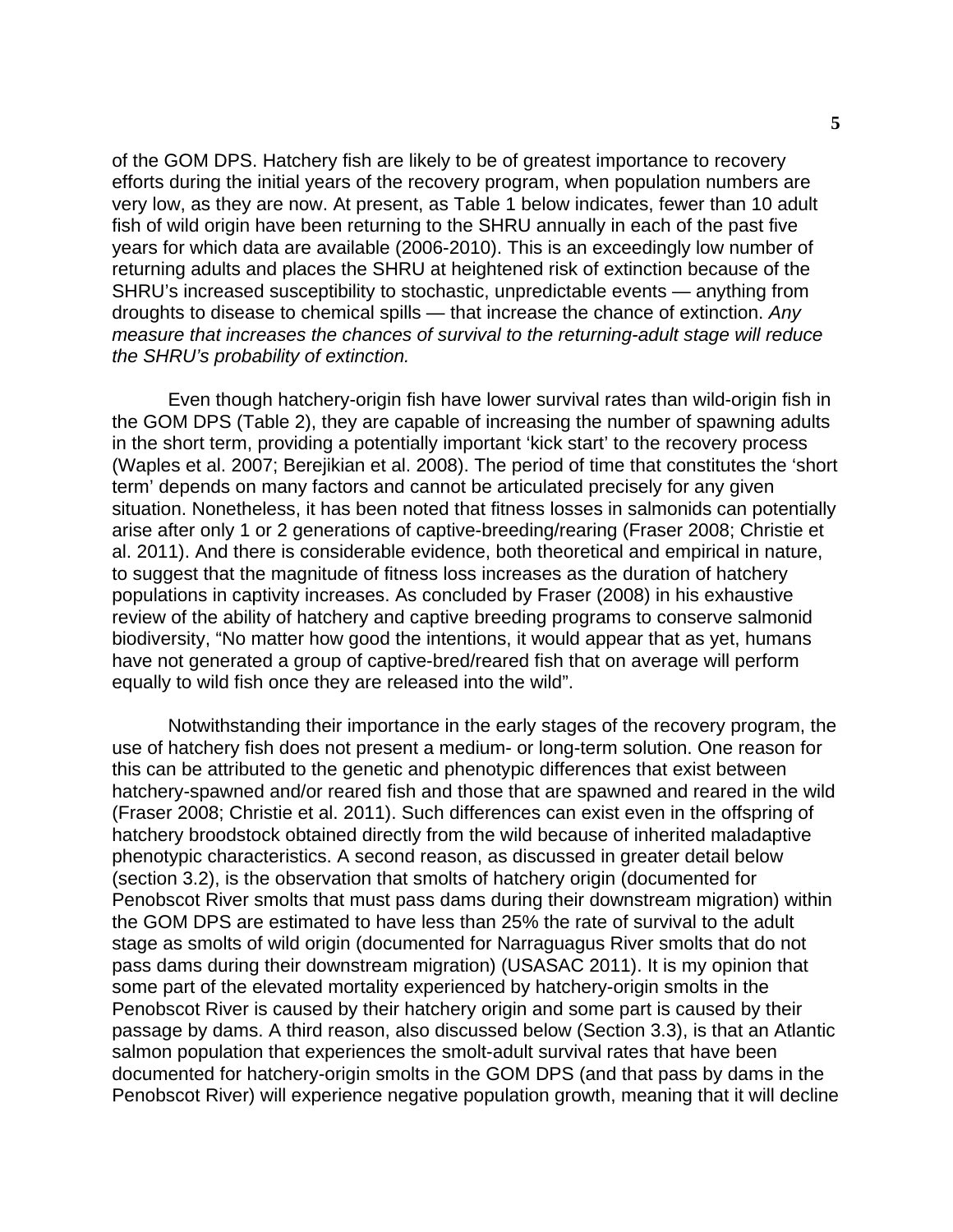with time.

In short, while hatchery-bred fish and eggs can provide an essential supplement to wild salmon populations at the brink of extinction, such as those in the Merrymeeting Bay SHRU, they cannot by themselves bring such populations back to sustainable levels. That is, hatchery fish are necessary — but far from sufficient — for the recovery of the Atlantic salmon populations of the Androscoggin and Kennebec Rivers, Merrymeeting Bay SHRU, and, thus, the recovery of the GOM DPS.

## *2.3 Recovery of Salmon Habitat Recovery Units (SHRU's)*

In my opinion, the partitioning of the GOM DPS of Atlantic salmon into three Salmon Habitat Recovery units, or SHRU's, is scientifically sound, theoretically and empirically defensible, and representative of a responsible management strategy consistent with a precautionary approach to resource management and the conservation of biodiversity.

As noted by the 2009 draft of the Gulf of Maine Distinct Population Segment Management Guidance for Recovery (NOAA 2009), "maintaining a population in all three SHRU's is necessary in order to preserve the genetic variability of the DPS, which in turn is necessary in ensuring that the population is capable of adapting to and surviving natural environmental and demographic variation that all populations are subjected to over time".

The responsible authorities have proposed a minimum census abundance of 500 spawners of non-hatchery origin for each SHRU to serve as a "benchmark to evaluate the population as either recovered or one that requires protection under the ESA [Endangered Species Act]" (NOAA 2009). That is, the census abundance of 500 spawners per SHRU is meant to provide a 'starting point' for establishing delisting criteria (NOAA 2009). As noted by NOAA (2009), this benchmark of 500 spawners is consistent with viability criteria established for endangered and threatened salmonid populations elsewhere in the U.S, such as those in the Interior Columbia Basin (Cooney et al. 2007) and in the Central Valley region of California for endangered winter-run Chinook salmon, threatened spring-run Chinook salmon, and threatened steelhead (NMFS 2009). It is worth noting, however, that this benchmark of 500 is less than 1% of the presumed historical spawning population sizes of at least 100,000 for *each* river within the SHRU.

It is also important that the benchmark of 500 spawners be distributed between the Androscoggin and Kennebec Rivers to ensure that the breadth of ecological and environmental conditions that each river's watershed contributes to the process of natural selection in salmon is maintained. It is necessary to maintain this breadth in order to generate the genetic and phenotypic variability within and among salmon populations that is necessary for the Merrymeeting Bay SHRU to contribute positively to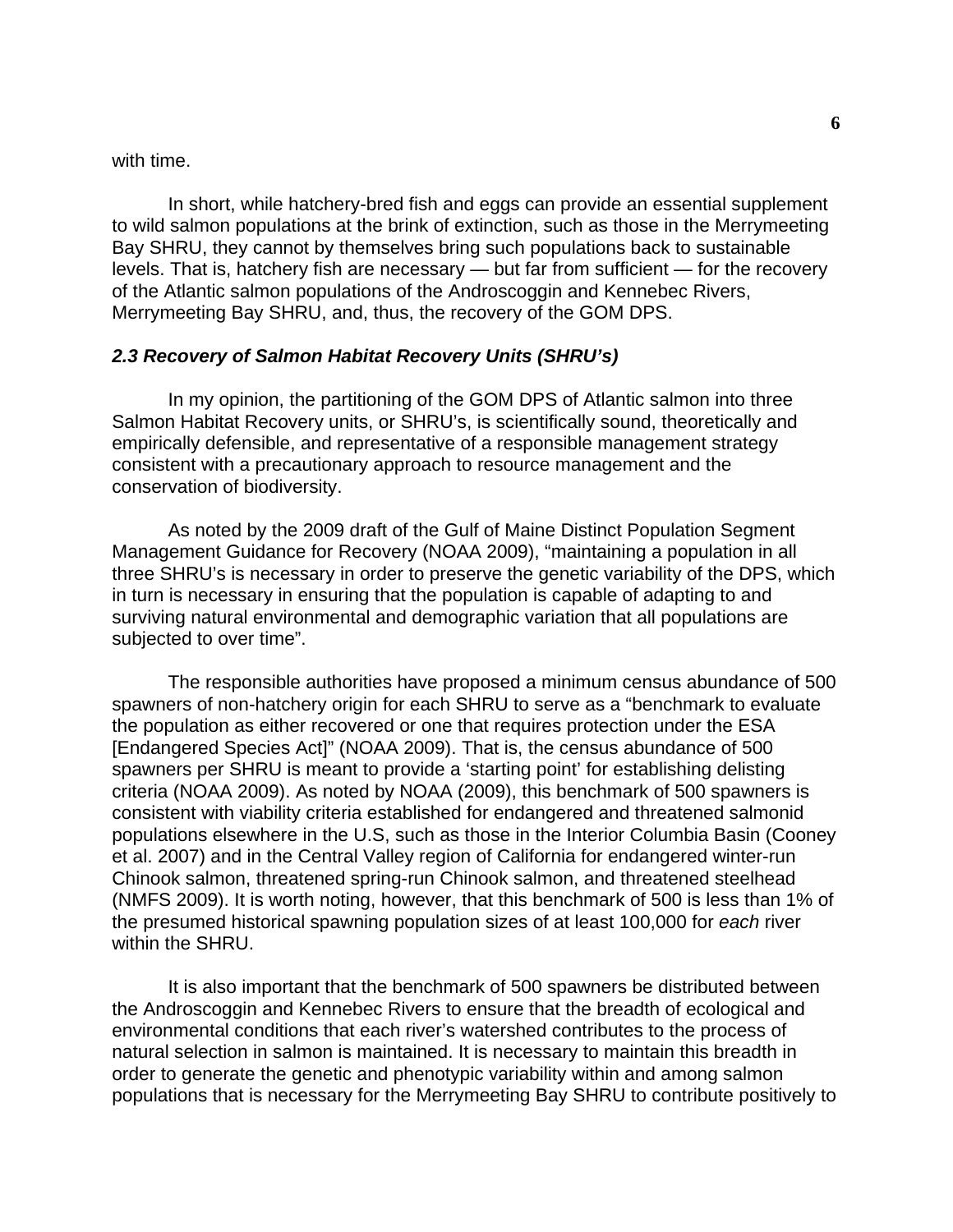the persistence of the GOM DPS.

# **3 Merrymeeting Bay SHRU**

## *3.1 Current status: numbers of returning adults*

Remnant populations of Atlantic salmon exist in the Merrymeeting Bay SHRU. As noted above and elsewhere (*e.g.,* Baum 1997), historical records indicate that several hundred thousand adults returned annually to the largest rivers in the GOM DPS. Atkins and Foster (1867) estimated that between 68,000 and 216,000 adults were harvested in Kennebec River in 1820, and that the average annual yield of salmon in Penobscot River, before the construction of dams in the river, could not have been less than 150,000 adult salmon (Atkins and Foster 1868).

The historical numbers of salmon returning annually to the largest rivers in the GOM DPS were more than ten thousand times greater than the annual counts of adults of wild origin in the Androscoggin and Kennebec Rivers in the past 3 to 4 decades (Table 1; USASAC 2011). Several observations can be drawn from these census count data:

- Since 2006, fewer than 50 adults have returned annually to the Androscoggin River; in 4 of the past 6 years, the numbers of returning adults have numbered 20 or less;
- Since 2006, fewer than 65 adults have returned annually to the Kennebec River; in 4 of the past 6 years, the numbers of returning adults have numbered 21 or less;
- Since 2006, the number of adults returning to the Merrymeeting Bay SHRU has fluctuated considerably, reaching a low of 14 adults in 2010 and a high of 110 adults in 2011;
- Based on the most recent 5 years for which data are available (2006-2010), 77% of adults returning to the Merrymeeting Bay SHRU have been of hatchery origin;
- Based on the most recent 5 years for which data are available (2006-2010), 71% of adults returning to the Merrymeeting Bay SHRU that were spawning for the first time were two-sea-winter (2SW) fish (meaning they spent 2 winters at sea before returning to the river to spawn);
- Based on the most recent 5 years for which data are available (2006-2010), 4% of adults returning to the Merrymeeting Bay SHRU have been 3SW fish or Previous Spawners (PS) (*i.e*., adults who spawned, returned to the sea, and are back to spawn again).

The proportion of 1SW, 2SW, 3SW, and PS salmon varies considerably among Atlantic salmon populations throughout the species' range. In the GOM DPS, the incidence of 2SW adults is quite high; much higher than the incidence in many rivers in Nova Scotia and New Brunswick and far greater than those in Newfoundland (where most salmon spawn as 1SW adults) (Hutchings and Jones 1998). These differences in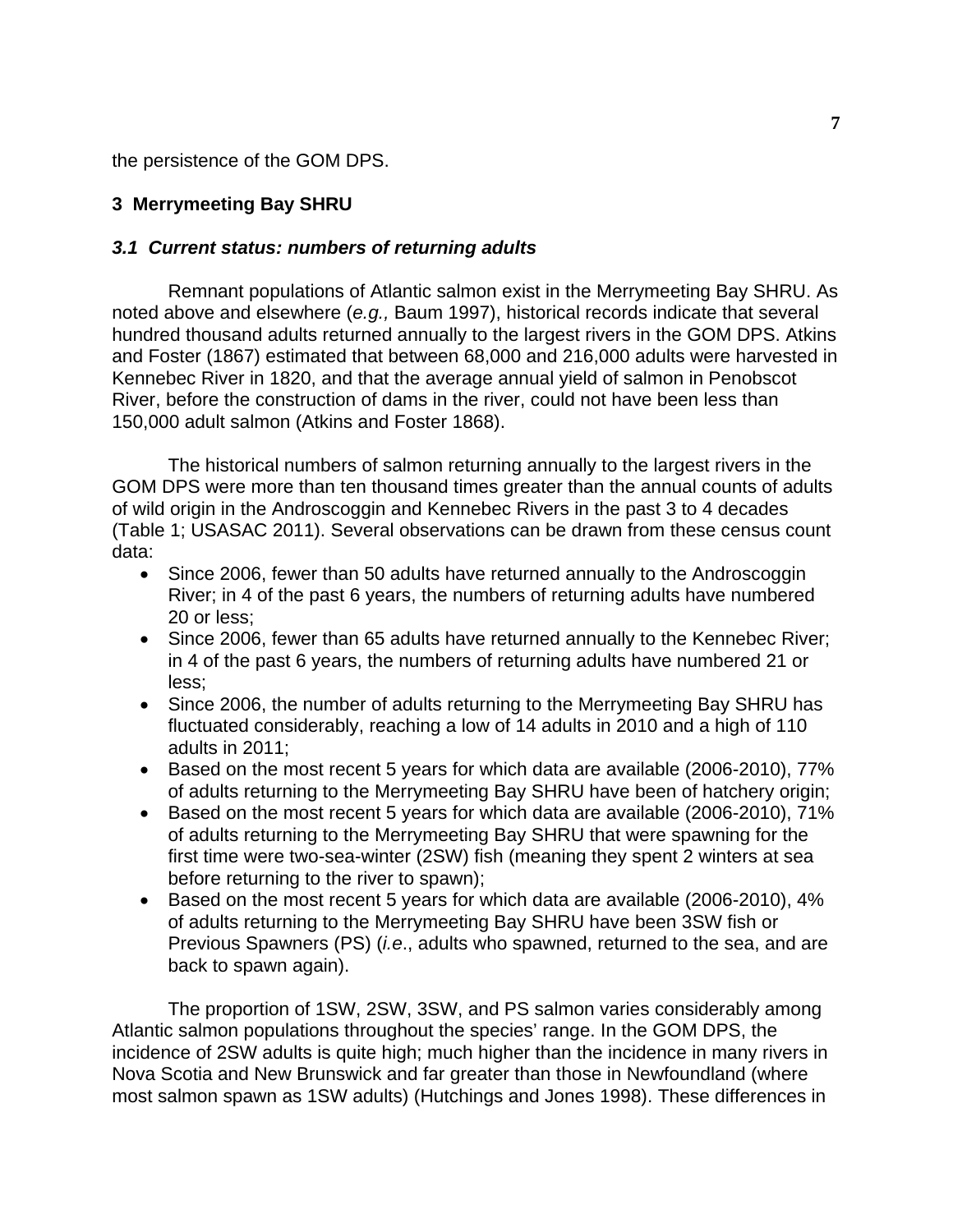sea-age at maturity are adaptive, meaning that, in the GOM DPS, adults that return to spawn as 2SW fish have greater reproductive success (are better 'adapted' to local environments) than salmon returning to spawn at other ages. However, it is certainly possible that the recent predominance of 2SW adults represents an adaptive response to recent (*e.g.,* past century) human-induced changes to the environment, meaning that 2SW adults might not have been as dominant historically when 3SW (and possibly 4SW) adults might have been more common. It is also reasonable to hypothesize that PS fish, which migrate downstream to the sea as 'kelts', represent genotypes that are well-adapted to current local conditions, given that they survived to potentially spawn more than once – further emphasizing the importance of safe downstream passage for kelts.

## *3.2 Survival rates*

In general, the life cycle of Atlantic salmon can be thought of as comprising three stages: (i) egg-to-smolt stage; (ii) smolt-to-spawning-adult stage; (iii) post-spawning stage. The first stage represents the period from the time at which the eggs are released by the female until the time at which the salmon begin their downstream migration to the ocean as smolts. The second stage represents the period from the beginning of the smolt migration until the time at which the returning adults are spawning. The third stage represents the 'kelt' or 'previous spawner' stage and extends from the time of initial spawning until the time at which the same individual spawns again.

|                 |          |                | <b>Hatchery Origin</b> |                |                |                | <b>Wild Origin</b> |                |                |                |
|-----------------|----------|----------------|------------------------|----------------|----------------|----------------|--------------------|----------------|----------------|----------------|
| <b>River</b>    | Years(s) | 1SW            | 2SW                    | 3SW            | <b>PS</b>      | 1SW            | 2SW                | 3SW            | <b>PS</b>      |                |
| Androscoggin    | 1983-    | 26             | 507                    | 6              | $\overline{2}$ | 6              | 83                 | $\Omega$       | $\mathbf{1}$   | 631            |
|                 | 2000     |                |                        |                |                |                |                    |                |                |                |
|                 | 2001     | 1              | 4                      | $\overline{0}$ | $\overline{0}$ | $\overline{0}$ | $\overline{0}$     | $\overline{0}$ | 0              | 5              |
|                 | 2002     | $\overline{0}$ | $\overline{2}$         | $\overline{0}$ | $\overline{0}$ | $\overline{0}$ | $\overline{0}$     | $\overline{0}$ | $\overline{0}$ | $\overline{2}$ |
|                 | 2003     | $\overline{0}$ | 3                      | $\overline{0}$ | $\overline{0}$ | $\overline{0}$ | $\overline{0}$     | $\overline{0}$ | $\overline{0}$ | 3              |
|                 | 2004     | 3              | $\overline{7}$         | $\overline{0}$ | $\overline{0}$ | $\overline{0}$ | 1                  | $\overline{0}$ | $\overline{0}$ | 11             |
|                 | 2005     | $\overline{2}$ | 8                      | $\overline{0}$ | $\overline{0}$ | $\overline{0}$ | $\overline{0}$     | $\overline{0}$ | $\overline{0}$ | 10             |
|                 | 2006     | 5              | 1                      | $\overline{0}$ | $\overline{0}$ | $\overline{0}$ | $\overline{0}$     | $\overline{0}$ | $\overline{0}$ | 6              |
|                 | 2007     | 6              | 11                     | $\overline{0}$ | $\overline{0}$ | 1              | $\overline{2}$     | $\Omega$       | $\overline{0}$ | 20             |
|                 | 2008     | 8              | 5                      | $\overline{0}$ | $\overline{0}$ | $\overline{2}$ | 1                  | $\overline{0}$ | 0              | 16             |
|                 | 2009     | $\overline{2}$ | 19                     | $\overline{0}$ | $\overline{0}$ | $\overline{0}$ | 3                  | $\overline{0}$ | $\overline{0}$ | 24             |
|                 | 2010     | $\overline{2}$ | 5                      | $\overline{0}$ | $\overline{0}$ | $\overline{0}$ | $\overline{2}$     | $\overline{0}$ | $\overline{0}$ | 9              |
|                 | 2011     |                |                        |                |                |                |                    |                |                | 47             |
| <b>Annual</b>   | 2006-    | 4.6            | 8.2                    | $\mathbf 0$    | $\bf{0}$       | 0.6            | 1.6                | $\mathbf 0$    | $\mathbf 0$    | 15             |
| average         | 2010     |                |                        |                |                |                |                    |                |                |                |
| <b>Annual</b>   | 2007-    | <b>NA</b>      | <b>NA</b>              | <b>NA</b>      | <b>NA</b>      | <b>NA</b>      | <b>NA</b>          | <b>NA</b>      | <b>NA</b>      | 23.2           |
| average         | 2011     |                |                        |                |                |                |                    |                |                |                |
|                 |          |                |                        |                |                |                |                    |                |                |                |
| <b>Kennebec</b> | 1975-    | 12             | 189                    | 5              | 1              | $\overline{0}$ | 9                  | $\overline{0}$ | 0              | 216            |

*Table 1. Atlantic salmon of wild and hatchery origin returning to Androscoggin and Kennebec Rivers (USASAC 2011). Abbreviations: 1SW, 2SW, 3SW refer to salmon that spent 1, 2, and 3 winters at sea, respectively, before returning to a river to spawn for their first time; PS refers to Previously Spawned adult; NA= data not yet available.*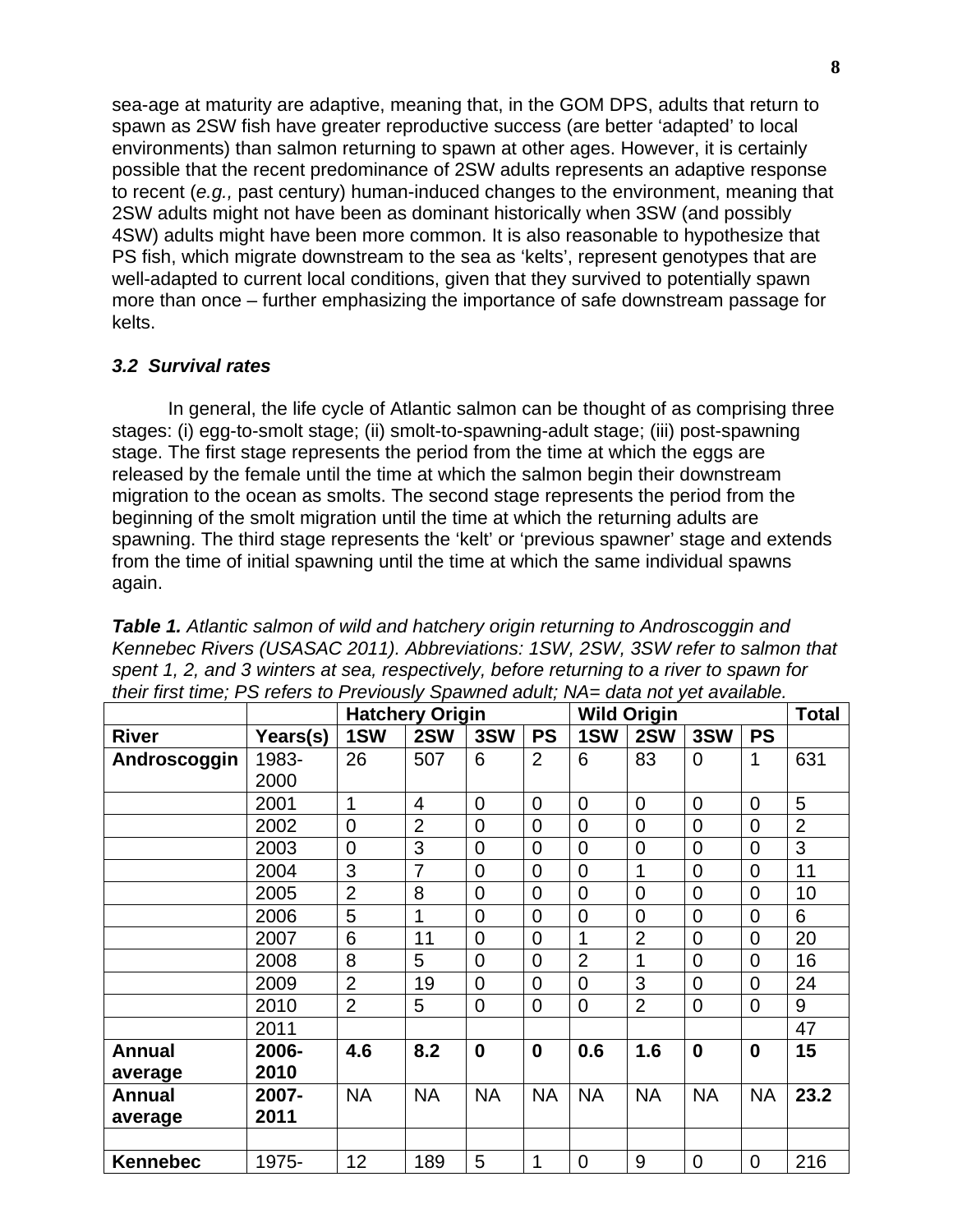|               | 2000  |                |                |                |           |                |                |                |                |      |
|---------------|-------|----------------|----------------|----------------|-----------|----------------|----------------|----------------|----------------|------|
|               | 2006  | $\overline{4}$ | 6              | $\overline{0}$ | 0         | 3              | $\overline{2}$ | $\overline{0}$ | $\overline{0}$ | 15   |
|               | 2007  | $\overline{2}$ | 5              |                | 0         | $\overline{2}$ | 6              | $\overline{0}$ | 0              | 16   |
|               | 2008  | 6              | 15             | $\overline{0}$ | 0         | $\mathbf 0$    | $\overline{0}$ | $\overline{0}$ | 0              | 21   |
|               | 2009  | $\overline{0}$ | 16             | $\overline{0}$ | 6         |                | 10             | $\overline{0}$ | $\overline{0}$ | 33   |
|               | 2010  | $\overline{0}$ | $\overline{2}$ | $\overline{0}$ | 0         |                | $\overline{2}$ | $\overline{0}$ | $\overline{0}$ | 5    |
|               | 2011  |                |                |                |           |                |                |                |                | 63   |
| <b>Annual</b> | 2006- | 2.4            | 8.8            | 0.2            | 1.2       | 1.4            | 4.0            | $\bf{0}$       | 0              | 18   |
| average       | 2010  |                |                |                |           |                |                |                |                |      |
| <b>Annual</b> | 2007- | <b>NA</b>      | <b>NA</b>      | <b>NA</b>      | <b>NA</b> | <b>NA</b>      | <b>NA</b>      | <b>NA</b>      | <b>NA</b>      | 27.6 |
| average       | 2011  |                |                |                |           |                |                |                |                |      |

Estimates of survival between the egg and smolt stages are rare for populations within the GOM DPS, based on the reviews undertaken by Bley and Moring (1988) and by Hutchings and Jones (1998). The only study cited by either review for GOM DPS Atlantic salmon is the work of Meister (1962) who provided an estimate of 1.1% for salmon in Cove Brook, Maine (part of the GOM DPS). Based on egg-smolt survival data compiled for 12 rivers worldwide, Hutchings and Jones (1998) reported a median probability of surviving between the egg and smolt stages of 0.0137 (*i.e.,* 1.37%). Restricting the smolt-adult survival data to those populations (located in New Brunswick and Québec) nearest to the GOM DPS (Big Salmon River: 0.0017; Miramichi: 0.0047; Pollett: 0.0198; Bec-Scie: 0.0156; Saint-Jean: 0.303; and Trinité: 0.0324), the median egg-smolt survival is 0.0177. For the model simulations used here, the value of 0.0177 was used. (Note that this value of almost 1.8% exceeds the value estimated by Meister (1962) for a GOM DPS salmon population.)

Estimates of survival between the smolt and returning-adult stages are not available for the Merrymeeting Bay SHRU populations. However, there are smolt-adult survival estimates available for salmon in two other rivers in the GOM DPS (USASAC 2011). These survival data distinguish Penobscot River smolts of hatchery origin that pass by one or more dams during their downstream migration and Narraguagus River smolts of wild origin for which their downstream passage is unimpeded by dams. Smoltadult survival data are available from: (i) 1969 to 2009 for hatchery-origin smolts returning as 1SW adults to Penobscot River; (ii) 1969 to 2008 for hatchery-origin smolts returning as 2SW adults to Penobscot River; and (iii) 1997 to 2008 for wild-origin smolts returning as 2SW adults to Narraguagus River (Table 2).

Estimates of survival during the kelt stage in the scientific literature are rare. In a Newfoundland population where all of the fish spawn as 1SW adults, Chadwick et al. (1978) estimated a mean overwinter survival of post-spawning 1SW fish to the kelt stage to be 63%. Given the absence of data for other rivers, that is the estimate used here. (Although there are reports that 20% of kelts migrate downstream before winter in the Merrymeeting Bay SHRU (NextEra 2011), it is assumed here that all kelts spend the winter in the river before returning to the ocean the following spring. This assumption has little effect on the final model results.) During their downstream migration, kelts are assumed to experience a survival rate of 82% as they pass each dam (based on the average of 4 whole-station kelt survival estimates for dams in the Kennebec and Androscoggin Rivers; NextEra 2011). Once kelts have entered the ocean, they are assumed to experience an 80% survival rate prior to their return to the river in the same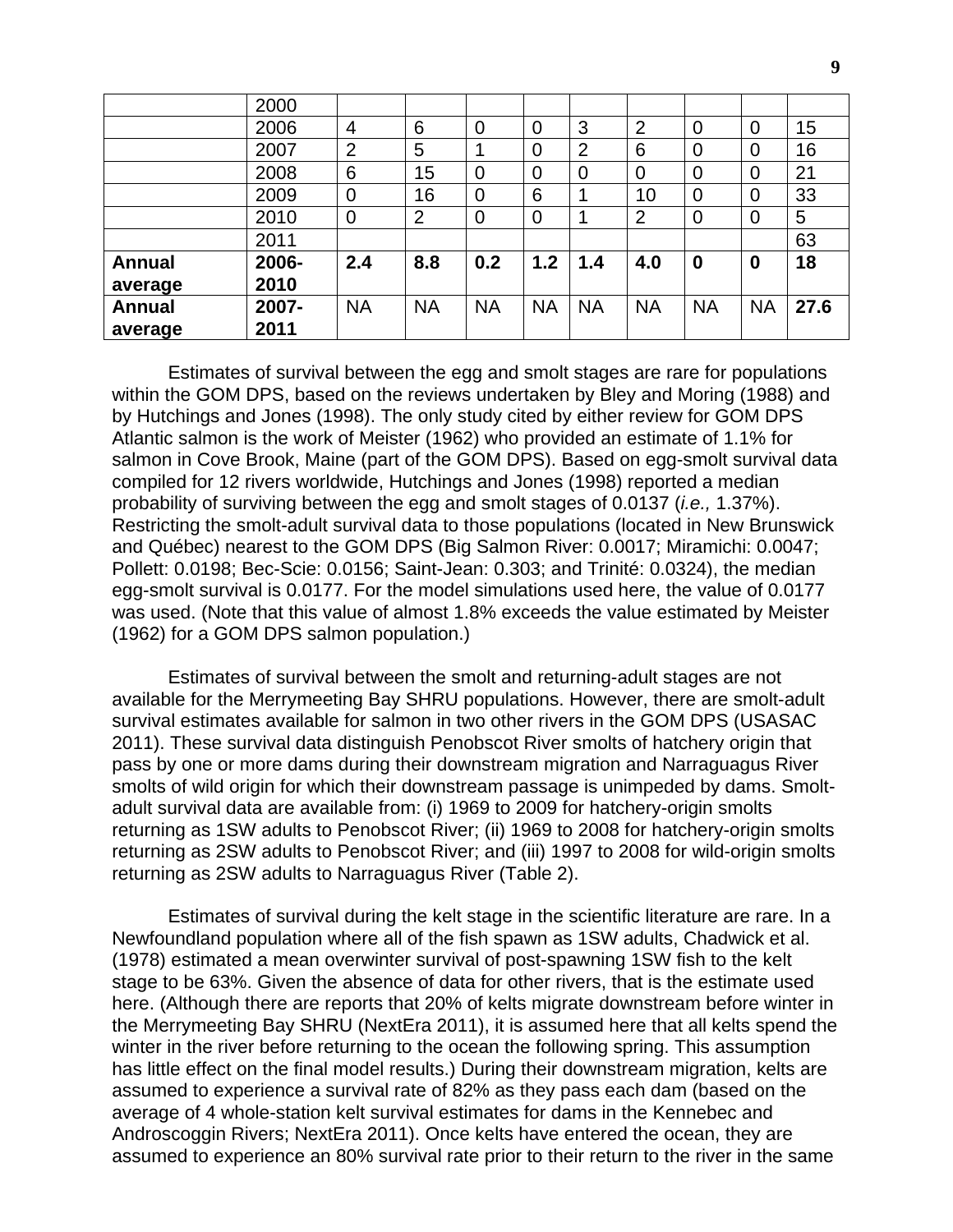year to spawn.

# *3.3. Population growth rate*

It is my opinion that an Atlantic salmon population that experienced the current levels of smolt-adult survival realized by hatchery-origin smolts that pass by dams during their downstream migration in the GOM DPS (Table 2) would not increase in abundance and would never recover.

A standard measure of density-independent population growth is provided by *r*, a parameter often referred to as the intrinsic rate of population growth (*e.g.,* Gotelli 2010). Using life-history data (*i.e.,* information on a survival rates and estimates of the number of eggs a female produces), population growth rate (*r*) can be estimated from what is commonly known as the Euler-Lotka equation (Roff 2002; Gotelli 2010):

# $1 = l_x m_x \exp(-rx)$

where  $I_x$  is the probability of surviving from birth until age x and  $m_x$  is the number of eggs produced by an individual breeding at age *x* (Roff 2002). In estimating *r* for the Merrymeeting Bay SHRU, the number of eggs per female was assumed to be 8,500 eggs for each adult spawning for the first time and 10,000 eggs for each Previously Spawned adult (or kelt), based on eggs-per-female data provided by USASAC (2011). By estimating population growth rate, one can then determine whether a population is likely to increase or decrease under a range of potential survival conditions. When a population is increasing, the population growth rate  $(r)$  is positive and it is greater than zero; when a population is declining, *r* is negative and it is less than zero.

*Table 2. Estimates of the survival of fish, expressed as a proportion, between the smolt and returning-adult stage over the most recent ten-year period for which data are available (USASAC 2011). If survival is sufficient to result in population growth (meaning that the number of returning adults would increase over time), a positive sign is indicated in parentheses. If survival is not sufficient to produce population growth (meaning that the number of returning adults would decline over time), a negative sign is indicated. 'Year of Smolt Cohort' is the year in which smolts migrated downstream to the ocean. Abbreviations: SW=sea winter; H=hatchery-origin smolts that pass dams in Penobscot River; W=wild-origin smolts that pass no dams in Narraguagus River.*

| <b>Year of Smolt</b> | 2SW (W)      | 2SW (H)     | <b>1SW (H)</b> |
|----------------------|--------------|-------------|----------------|
| <b>Cohort</b>        |              |             |                |
| 2009                 |              |             | $0.0009(-)$    |
| 2008                 | $0.0063 (+)$ | $0.0020(-)$ | $0.0006(-)$    |
| 2007                 | $0.0200 (+)$ | $0.0036(-)$ | $0.0018(-)$    |
| 2006                 | $0.0076 (+)$ | $0.0030(-)$ | $0.0006(-)$    |
| 2005                 | $0.0073 (+)$ | $0.0014(-)$ | $0.0008(-)$    |
| 2004                 | $0.0097 (+)$ | $0.0015(-)$ | $0.0007(-)$    |
| 2003                 | $0.0104 (+)$ | $0.0016(-)$ | $0.0007(-)$    |
| 2002                 | $0.0060 (+)$ | $0.0021(-)$ | $0.0006(-)$    |
| 2001                 | $0.0084 (+)$ | $0.0019(-)$ | $0.0008(-)$    |
| 2000                 | $0.0017(-)$  | $0.0010(-)$ | $0.0006(-)$    |
| 1999                 | $0.0052 (+)$ | $0.0011(-)$ |                |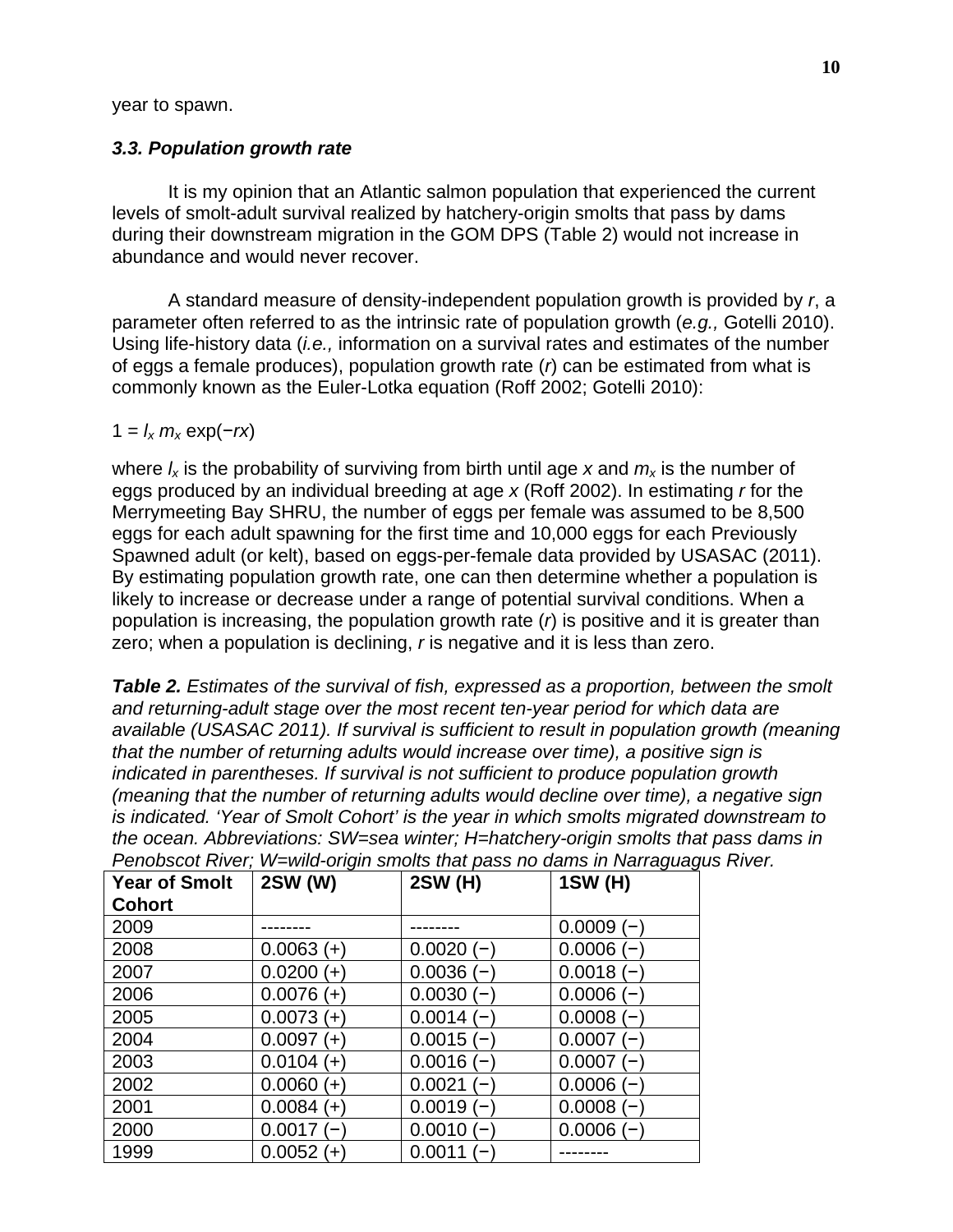| 10-year | $0.0083 (+)$ | $0.0019(-)$ | $0.0008(-)$ |
|---------|--------------|-------------|-------------|
| average |              |             |             |

Three important conclusions can be drawn from the data in Table 2, which represent prevailing smolt-adult survival rates for two rivers in the GOM DPS:

- During the past ten years, the survival to the 2SW adult stage has, on average, been *4 times greater* for smolts of wild origin that pass *no* dams during downstream migration (0.83%) than it has been for smolts of hatchery origin that *do* pass dams during downstream migration (0.19%);
- An Atlantic salmon population that experienced the smolt-adult survival rates reported for wild-origin 2SW adults that do not migrate past dams would increase with time  $(r > 0$  in 9 of the past 10 years);
- An Atlantic salmon population that experienced the smolt-adult survival rates reported for hatchery-origin 2SW adults that must migrate past dams would decrease with time (*r* < 0 every year in the past 10 years).

Another, and perhaps more intuitive, way to think of the survival data in Table 2 is to determine the number of smolts required to produce a single returning adult. (This is simply 1 divided by the survival proportions given in Table 2.) These estimates are given in Table 3. They show that, on average, and over the past ten years:

- In the absence of dams, 120 wild-origin smolts are required to produce a single returning 2SW adult;
- In the presence of dams, 526 hatchery-origin smolts are required to produce a single returning 2SW adult;
- In the presence of dams, 1250 hatchery-origin smolts are required to produce a single returning 1SW adult.

*Table 3. Smolt-to-adult survival data from Table 2 expressed as the number of smolts required to produce a single returning adult. For example, if smolt-adult survival was 0.001, the number of smolts required to produce 1 returning adult is 1/0.001 = 1,000. Abbreviations are the same as those in the caption for Table 2.*

| <b>Year of Smolt</b> | 2SW (W) | 2SW (H) | 1SW (H) |
|----------------------|---------|---------|---------|
| <b>Cohort</b>        |         |         |         |
| 2009                 |         |         | 1111    |
| 2008                 | 159     | 500     | 1667    |
| 2007                 | 50      | 278     | 556     |
| 2006                 | 132     | 333     | 1667    |
| 2005                 | 137     | 714     | 1250    |
| 2004                 | 103     | 667     | 1429    |
| 2003                 | 96      | 625     | 1429    |
| 2002                 | 167     | 476     | 1667    |
| 2001                 | 119     | 526     | 1250    |
| 2000                 | 588     | 1000    | 1667    |
| 1999                 | 192     | 909     |         |
| 10-year              | 120     | 526     | 1250    |
| average              |         |         |         |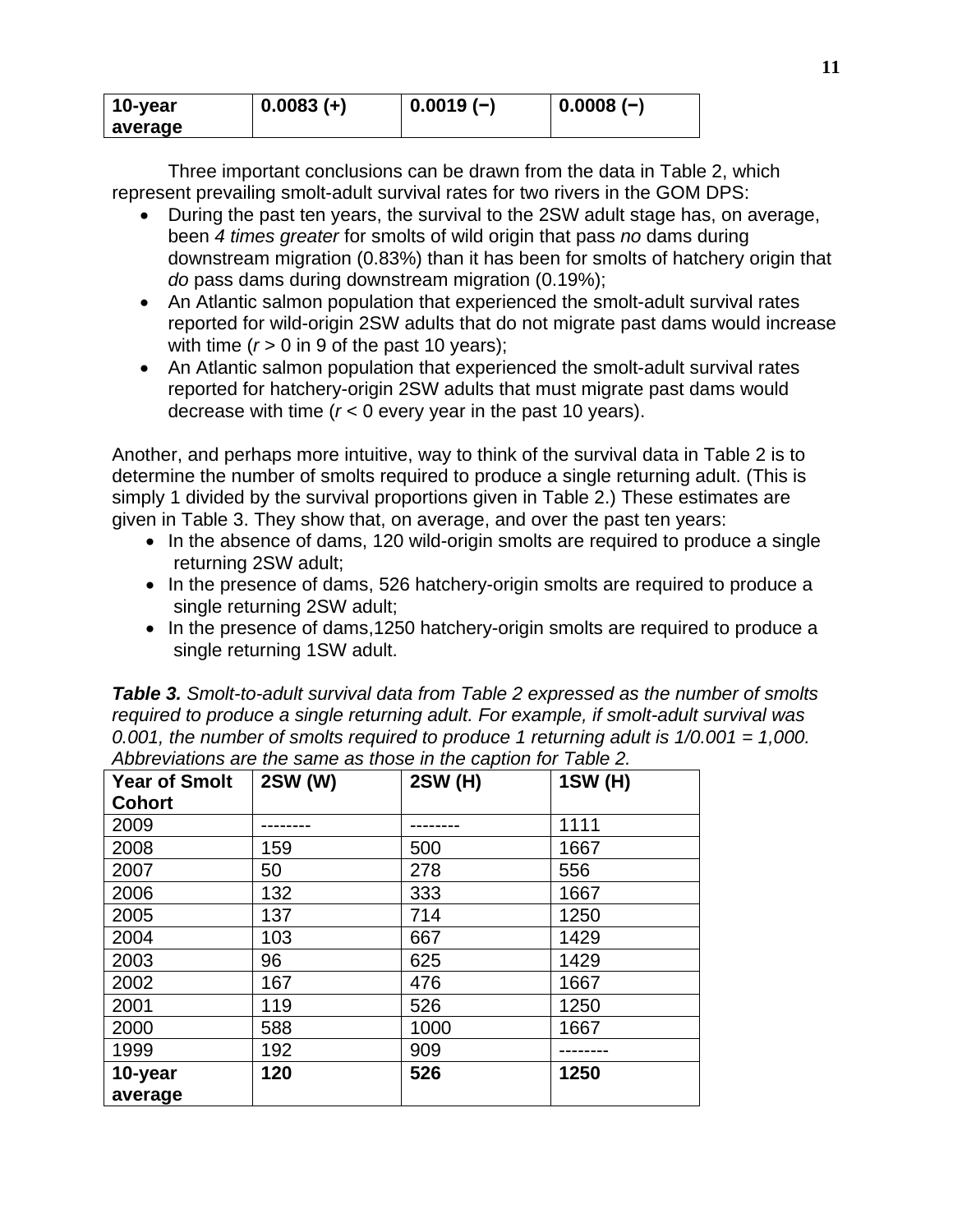## **4 Effect of Dams on the Merrymeeting Bay SHRU**

### *4.1 Effect of dams on survival*

For the Merrymeeting Bay SHRU of Atlantic salmon, there are potentially several periods of life during which survival is negatively affected by the presence of dams. One occurs during the smolt migration; a second occurs during the upstream migration of returning adults to the spawning grounds. Additional periods would include the downstream and subsequent upstream migrations of post-spawning kelts. And the prevention of upstream migration by spawning adults to suitable spawning habitat would represent another example of how the presence of dams can affect population viability and persistence.

There are estimates of smolt survival as they pass by dam facilities. Based on the four estimates of whole-station smolt survival available for the Kennebec and Androscoggin Rivers (NextEra 2011), the average whole-station survival rate per dam, using the initial injury rate model estimates (the most defensible estimates among those available), is 87%. (These 'initial' injuries include scale loss, gill damage, severed body/backbone, and bruised head or body (NextEra 2011), all of which can be expected to result in significantly increased likelihood of death. However, the injury-rate mortality estimates do not account for delayed mortality, *i.e*., the mortality that occurs after a smolt has passed a dam but that can be attributed to dam passage.) Although estimates of the survival probabilities for upstream migrating adults could be estimated from available data (potentially between 67 and 76%; Bailey 2011), these estimates will not be considered further in this opinion for the purpose of predicting recovery times and population growth rate. In other words, the assumption here is that *all* returning adults survive the upstream migration to the spawning grounds. This assumption will have the effect of *under-*estimating recovery times and *over-*estimating population growth in the forecasts presented below. The forecasts presented here are thus conservative estimates that understate the effects that dams have on Atlantic salmon mortality. Put another way, the forecasts demonstrate that even if existing dams were modified to provide 100% effective upstream passage, the downstream impacts alone will have significant effects.

As mentioned previously, survival data are not available for salmon in the Merrymeeting Bay SHRU, necessitating the use of survival data for the only two rivers in the GOM DPS for which such data are available: the Penobscot and Narraguagus Rivers. Given that there are dams on the Penobscot River, it is not unreasonable to consider the prevailing smolt-adult survival rates experienced by hatchery-origin smolts, recorded from the Penobscot River (Table 2), to be representative of prevailing smoltadult survival in the presence of dams for salmon in the Androscoggin and Kennebec Rivers. Similarly, it is not unreasonable to consider the prevailing smolt-adult survival rates experienced by wild-origin smolts, recorded from the Narraguagus River (Table 2), to be representative of prevailing smolt-adult survival in the absence of dams for salmon in the Androscoggin and Kennebec Rivers.

The smolt-adult survival data in Table 2 allow for two different analyses to be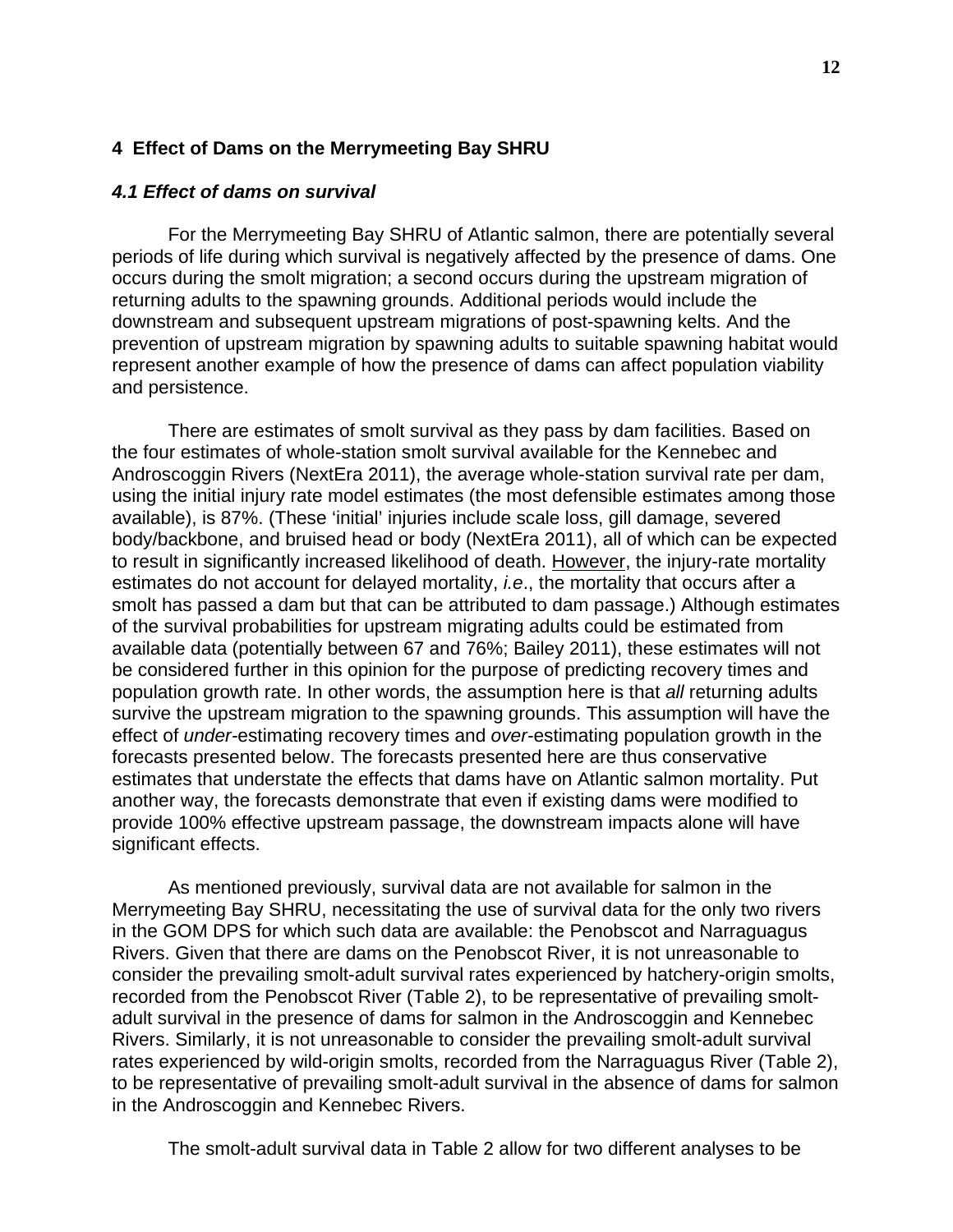undertaken to explore the effects of dams on salmon population growth rate and recovery. The first method involves *removing* the effects of dam-related mortality on kelt survival and from the smolt-adult survival rates reported for hatchery-origin smolts in the Penobscot River. The second method involves *including* the effects of dam-related mortality on kelt survival and on the smolt-adult survival rates reported for wild-origin smolts in the Narraguagus River. The use of *both* approaches should yield an empirically defensible range of estimates of the consequences of dams to the population growth rate and recovery of the Merrymeeting Bay SHRU.

To *remove* the influence that each dam has on smolt-adult survival (using the Penobscot River data), one simply needs to *divide* the prevailing survival rate (*i.e.*, those for *hatchery*-origin smolts presented in Table 2, which factor in mortality related to passing multiple dams) by 0.87<sup>n</sup>, where *n* represents the number of dams through which smolts must pass during their downstream migration and for which one is now assuming 100% safe downstream passage. To *include* the influence that each dam has on smoltadult survival (using the Narraguagus River data), one *multiplies* the prevailing survival rate (*i.e.*, those for *wild*-origin smolts that do not pass dams; Table 2) by 0.87<sup>x</sup>, where x represents the number of dams through which smolts must pass during their downstream migration.

Based on hatchery-origin smolt survival rate data from the Penobscot River, even if smolt and kelt survival were to be improved when passing 3 dams now presumed 100% safe or 4 dams now presumed 100% safe, the population growth rate (*r*) would be negative (Table 4).

Based on wild-origin smolt survival rate data from the Narraguagus River (in which dams do not affect salmon passage), if smolt and kelt survival declined when passing 3 or 4 dams, the population growth rate (*r*) would be negative for 6 of the past 10 years in the presence of 3 dams and negative for 7 of the past 10 years in the presence of 4 dams (Table 4).

### *4.2 Effects of dams on recovery time*

The population growth rate (*r*) can be used to predict the times required for the Merrymeeting Bay SHRU to reach 500 returning adults of wild origin. The estimates provided here represent scenarios for which there is no future input of hatchery-origin fish into the SHRU, *i.e.*, all of the production will be assumed to originate from fish spawning in the wild. Of course, additional inputs of hatchery-origin fish into the Kennebec River are anticipated. What this means for the forecasts presented here is that the predicted recovery times may be over-estimated. However, the *qualitative* differences in recovery times under different survival-rate scenarios will not be affected. For example, if the time to achieve 500 adults is estimated to be 60 years if smolts and kelts experience 100% survival through each of 3 dams, as opposed to 120 years under survival rates of smolt and kelt involving passage through dams, the 60- and 120-year time frames might represent over-estimates, but the predicted *doubling* of recovery time is a robust estimate of the effects of dams on recovery time.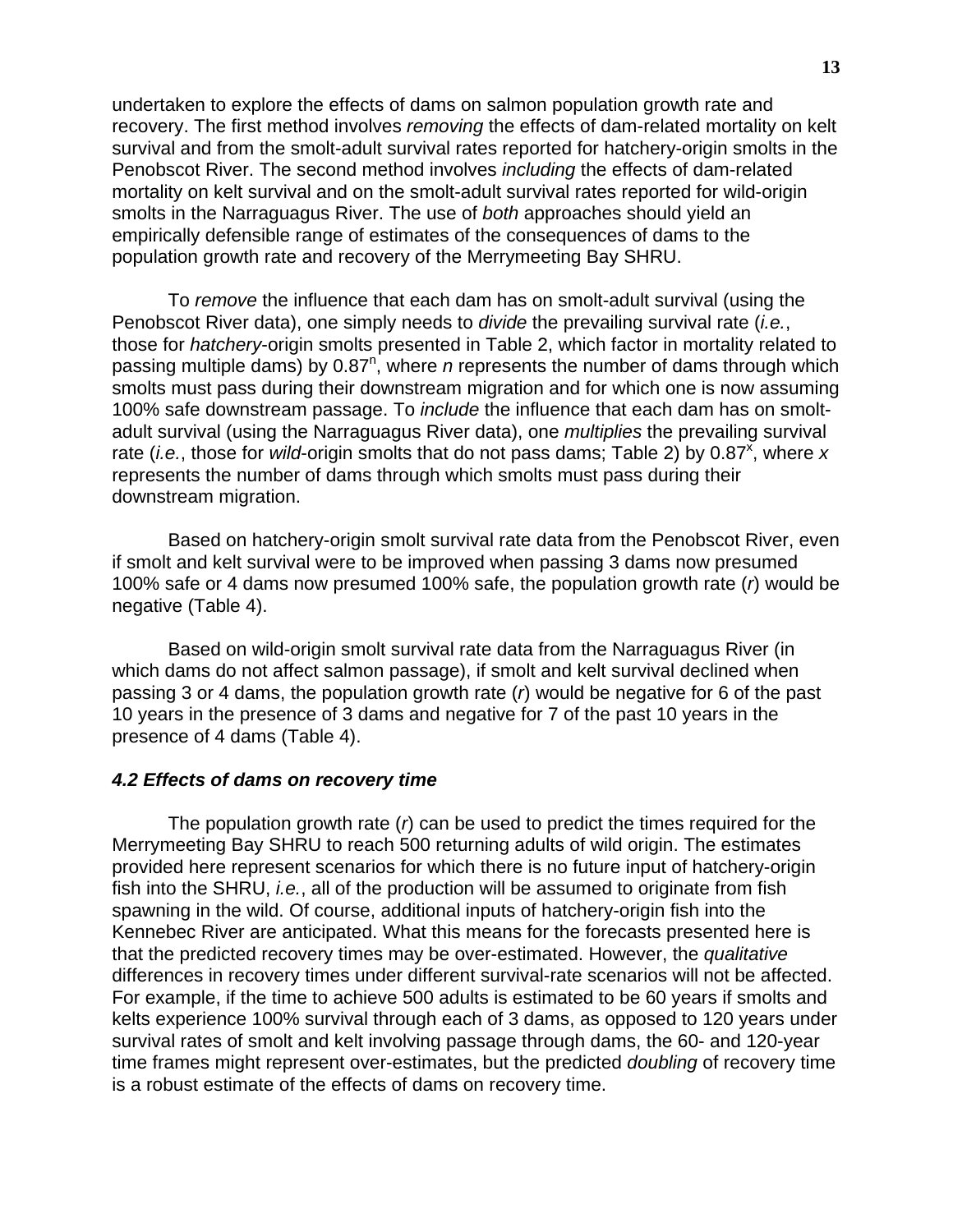*Table 4. Estimates of the survival of fish, expressed as a proportion, between the smolt and returning-adult stage over the most recent ten-year period for which data are available (a) if the smolt survival consequences of migrating past 3 and 4 dams are included in the smolt-adult survival rates of 2SW wild-origin smolts (see* '2SW (W)' *in the table) or (b) if the smolt survival consequences of migrating past 3 and 4 dams are excluded from the smolt-adult survival rates of 2SW and 1SW hatchery-origin smolts (see* '2SW (H) and 1SW (H)' *in the table.*

| Year of<br><b>Smolt</b><br><b>Cohort</b> | 2SW (W)                            |                  | 2SW (H)              |                                        | 1SW (H)            |                 |  |
|------------------------------------------|------------------------------------|------------------|----------------------|----------------------------------------|--------------------|-----------------|--|
|                                          | 3 dams'                            | 4 dams'          | 3 dams'              | 4 dams'                                | 3 dams'            | 4 dams'         |  |
|                                          | impacts                            | impacts          | impacts              | impacts                                | impacts            | impacts         |  |
|                                          | included                           | included         | removed              | removed                                | removed            | removed         |  |
| 2009                                     |                                    |                  |                      |                                        | $0.0014(-)$        | $0.0016(-$      |  |
| 2008                                     | $0.0042(-)$                        | $0.0036(-)$      | $0.0030(-)$          | $0.0035(-)$                            | $0.0009(-)$        | $0.0010(-)$     |  |
| 2007                                     | $0.0132 (+)$                       | 0.0115<br>$(+)$  | $0.0055(-)$          | 0.0063<br>$(+)$                        | 0.0027<br>$(-)$    | 0.0031<br>$(-)$ |  |
| 2006                                     | $0.0050(-)$                        | 0.0044<br>$\sim$ | $0.0046(-)$          | 0.0052<br>$-$                          | $0.0009(-)$        | $0.0010(-)$     |  |
| 2005                                     | $0.0048(-)$                        | 0.0042<br>$(-$   | 0.0021<br><u>— і</u> | $0.0024$ (<br>$\overline{\phantom{0}}$ | $0.0012(-)$        | $0.0014(-)$     |  |
| 2004                                     | $0.0064 (+)$                       | 0.0056<br>$(+)$  | $0.0023(-$           | 0.0026<br>$\overline{\phantom{0}}$     | 0.0011<br>$\equiv$ | $0.0012$ (-     |  |
| 2003                                     | $0.0068 (+)$                       | $0.0060 (+)$     | $0.0024(-$           | 0.0028<br>$(-$                         | 0.0011<br>$(-)$    | $0.0012(-$      |  |
| 2002                                     | $0.0040(-)$                        | $0.0034(-$       | 0.0032<br>$(-$       | 0.0037<br>$\overline{\phantom{0}}$     | 0.0009<br>$(-$     | $0.0010(-$      |  |
| 2001                                     | $0.0055 (+)$                       | $0.0048(-$       | $0.0029(-$           | $0.0033(-)$                            | 0.0012<br>$(-)$    | 0.0014<br>$(-)$ |  |
| 2000                                     | 0.0011<br>$\overline{\phantom{0}}$ | 0.0010<br>-      | $0.0015(-$           | 0.0017<br>$\qquad \qquad \blacksquare$ | $0.0009(-$         | 0.0010<br>$(-)$ |  |
| 1999                                     | $0.0034(-$                         | 0.0030<br>$(-$   | $0.0017(-$           | $0.0019(-)$                            |                    |                 |  |
| 10-year                                  | $0.0054 (+)$                       | $0.0047(-)$      | $0.0029(-)$          | $0.0034(-)$                            | $0.0012(-)$        | $0.0014(-)$     |  |
| average                                  |                                    |                  |                      |                                        |                    |                 |  |

To estimate recovery times for the Merrymeeting Bay SHRU under different smolt-adult survival scenarios, one can use the following equation (Gotelli 2010) to estimate how the abundance of returning adults (*N*) will change with generation time (*t*) for different rates of population growth (*r*) for any particular starting population size (*N0*):

 $N_t = N_0$  (exp(*rt*)).

For the present purposes, the starting population size  $(N<sub>0</sub>)$  was set to two numbers. The first  $(N<sub>0</sub> = 50)$  represents the average number of adults returning to the Merrymeeting Bay SHRU in the past 5 years (2007-2011; Table 1). The second  $(N_0 = 110)$  represents the maximum number of adults returning to the SHRU in the past 5 years (in 2011; Table 1). The time required to achieve 500 2SW adults is equal to the number of generations (*t*) multiplied by 5 years (Table 5).

The results of this analysis indicate that the presence of dams very significantly increases the time required to achieve the benchmark of 500 wild spawners in the Merrymeeting Bay SHRU.

The first analysis uses the smolt-adult survival data for wild-origin 2SW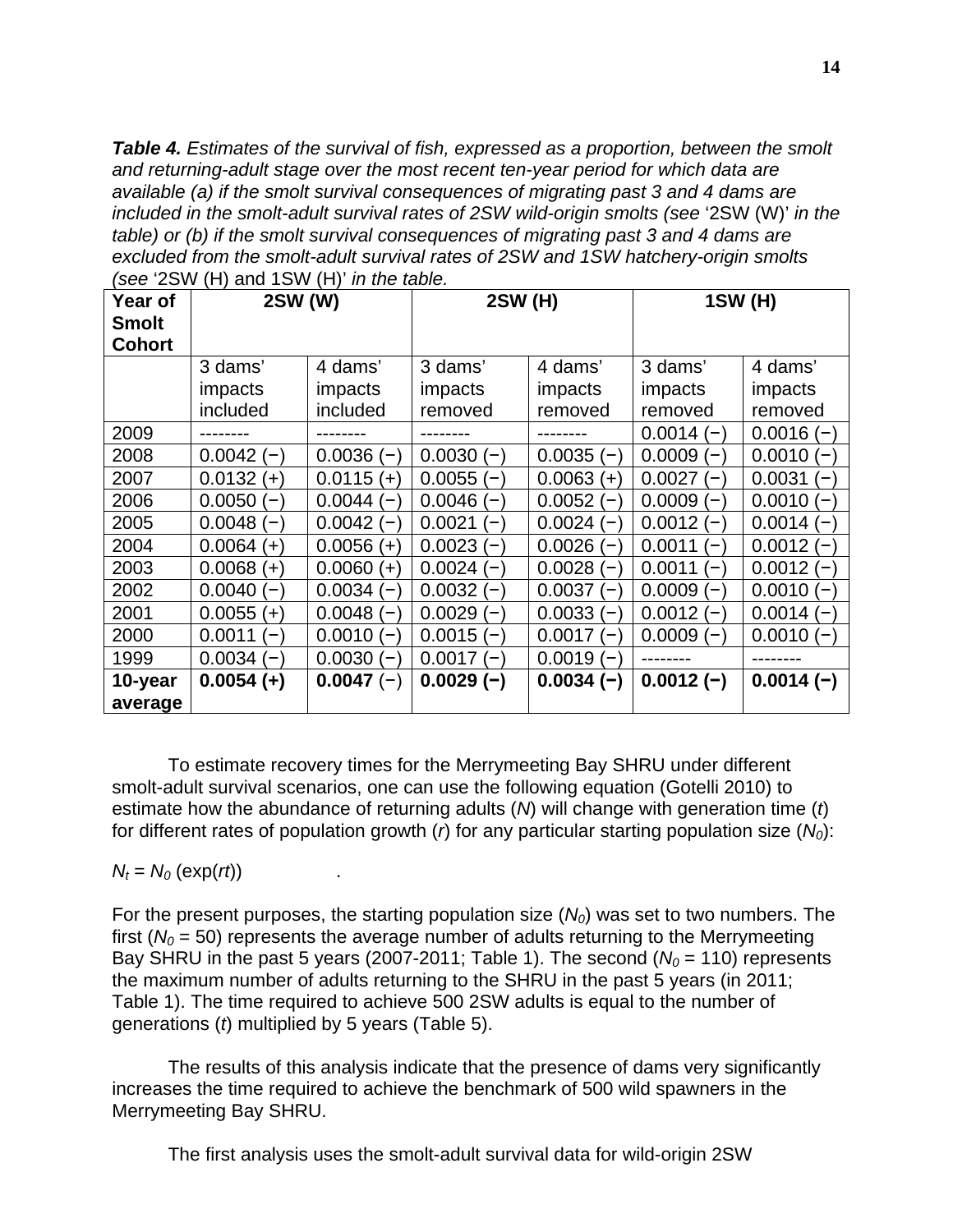Narraguagus River salmon as the baseline and incorporates the survival consequences of dam passage for smolts and kelts. The results indicate that the presence of 3 dams, when compared to the no-dam scenario, reduces population growth rate to such a large extent (*r* declines from 0.130 to 0.015) that the recovery time is increased by a factor almost ten. The same analysis indicates that population growth rate (*r*) would be negative (-0.02) in the presence of 4 dams, meaning that the population would never recover.

The risk of such greatly extended recovery times — and the reason one would want to reduce recovery time — is that the longer a population exists near the brink of extinction, the more likely it is that one or more stochastic, unpredictable events will occur which might significantly increase the chance of extinction of the SHRU.

The second analysis uses the smolt-adult survival data for hatchery-origin 2SW and 1SW Penobscot River salmon as the baseline and removes the survival consequences of dam passage for smolts and kelts. The results suggest that 100% safe passage by both smolts and kelts by either 3 or 4 dams would not be sufficient to result in positive population growth, meaning that the population would never recover.

*Table 5. Estimated effects of dams on smolt-adult survival, population growth rate (r), and the estimated time, in years, for a population size of 500 adults to be attained, under two different starting population sizes (* $N_0 = 50$  *and 110). For 2SW wild-origin smolts* ('2SW (W)')*, the current conditions reflect survival in the absence of dams; by including the effects of dams on survival, the smolt-adult survival rates are reduced. For 2SW and 1SW hatchery-origin smolts* ('2SW (H)' *and* '1SW (H)')*, the current conditions reflect survival in the presence of dams; by excluding the effects of dams on survival, the smolt-adult survival rates are increased.*

|                                                                    | 2SW (W)                      |                                                               |                                                               |                              | <b>2SW (H)</b>                                                |                                                               | 1SW (H)                      |                                                               |                                                               |
|--------------------------------------------------------------------|------------------------------|---------------------------------------------------------------|---------------------------------------------------------------|------------------------------|---------------------------------------------------------------|---------------------------------------------------------------|------------------------------|---------------------------------------------------------------|---------------------------------------------------------------|
|                                                                    | Current<br>smolt<br>survival | Lowered<br>smolt<br>and kelt<br>survival<br>through<br>3 dams | Lowered<br>smolt<br>and kelt<br>survival<br>through<br>4 dams | Current<br>smolt<br>survival | 100%<br>smolt<br>and<br>kelt<br>survival<br>through<br>3 dams | 100%<br>smolt<br>and<br>kelt<br>survival<br>through<br>4 dams | Current<br>smolt<br>survival | 100%<br>smolt<br>and<br>kelt<br>survival<br>through<br>3 dams | 100%<br>smolt<br>and<br>kelt<br>survival<br>through<br>4 dams |
| 10-year<br>average<br>smolt-adult<br>survival                      | 0.0083                       | 0.0054                                                        | 0.0047                                                        | 0.0019                       | 0.0029                                                        | 0.0034                                                        | 0.0008                       | 0.0012                                                        | 0.0014                                                        |
| Population<br>growth<br>rate $(r)$                                 | 0.130                        | 0.015                                                         | $-0.02$                                                       | $-0.16$                      | $-0.07$                                                       | $-0.04$                                                       | $-0.39$                      | $-0.28$                                                       | $-0.25$                                                       |
| Time (yr)<br>to achieve<br>500 2SW<br>adults<br>when<br>$N_0 = 50$ | 90                           | 770                                                           | never                                                         | never                        | never                                                         | never                                                         | never                        | never                                                         | never                                                         |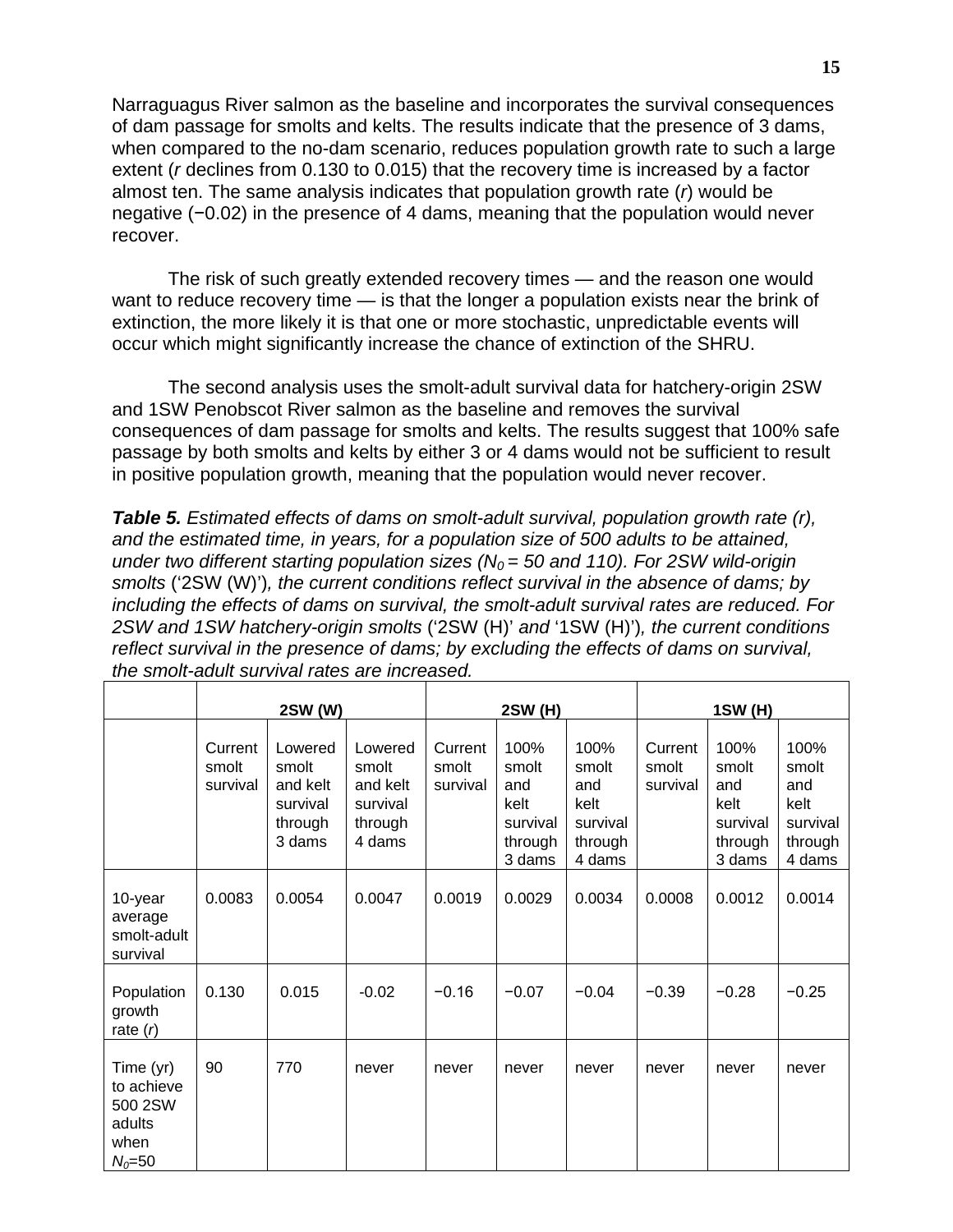| Time (yr)<br>to achieve<br>500 2SW<br>adults | 60 | 505 | never | never | never | never | never | never | never |
|----------------------------------------------|----|-----|-------|-------|-------|-------|-------|-------|-------|
| when                                         |    |     |       |       |       |       |       |       |       |
| $N_0 = 110$                                  |    |     |       |       |       |       |       |       |       |

# **5 Summary**

Atlantic salmon in the Merrymeeting Bay SHRU are at historically low levels of abundance. The very low abundance of returning adults (Table 1) renders the SHRU extremely vulnerable to *any* anthropogenic or natural factor that threatens the survival of Atlantic salmon, particularly those of wild origin. The total number of adult salmon of wild origin returning annually to Androscoggin and Kennebec Rivers in the past 5 years (2006-2010) for which the smolt origin (wild vs hatchery) is known has been less than 10. The 2011 count of all fish returning to the Merrymeeting Bay SHRU, irrespective of smolt origin, was 110. By comparison, most salmon populations in Canada number in the hundreds, thousands, and tens of thousands of spawning Atlantic salmon (COSEWIC 2011).

Measured against the number of returning adults of wild origin, the Merrymeeting Bay SHRU is on the brink of extinction. As a consequence of this fragility, it is my opinion that the mortality experienced by downstream migrating smolts and kelts, and by upstream migrating returning adults, attributable to dam facilities in the SHRU will have an adverse impact on the survival and the prospects for recovery of the Merrymeeting Bay SHRU and, thus, of the GOM DPS as a whole. Given the exceedingly low numbers of returning adults, most notably of fish of wild origin, the loss of a single smolt, or of a single adult, is significant.

## **6 References**

- Aas, O., Klemetsen, A., Einum, S., and J. Skurdal. 2011. *Atlantic Salmon Ecology*. Wiley-Blackwell, London.
- Allendorf, F.A., and G. Luikart. 2007. *Conservation and the Genetics of Populations*. Blackwell, Malden, MA.
- Atkins, C.G., and N.W. Foster. 1867. Report of Commission on Fisheries. *In:* Twelfth Annual Report of the Secretary of the Maine Board of Agruiculture 1867. Stevens and Sayward Printers, Augusta, ME, pp 70-194.
- Atkins, C.G., and N.W. Foster. 1868. *In:* Second Report of the Commissioner of Fisheries of the State of Maine. Owen and Nash, Augusta, ME.
- Bailey, R. 2011. Declaration of Randy E. Bailey. *Friends of Merrymeeting Bay and Environment Maine vs. Brookfield Power US Asset Management, LLC, and Hydro Kennebec, LLC.* United States District Court, Court of Maine, 30 November 2011.
- Baum, E.T. 1997. *Maine Atlantic Salmon: A National Treasure*. Atlantic Salmon Unlimited, Hermon, ME.
- Berejikian, B.A., Johnson, T., Endicott, R., and J. Lee. 2008. Increases in steelhead red abundance resulting from two conservation hatchery strategies in the Hamma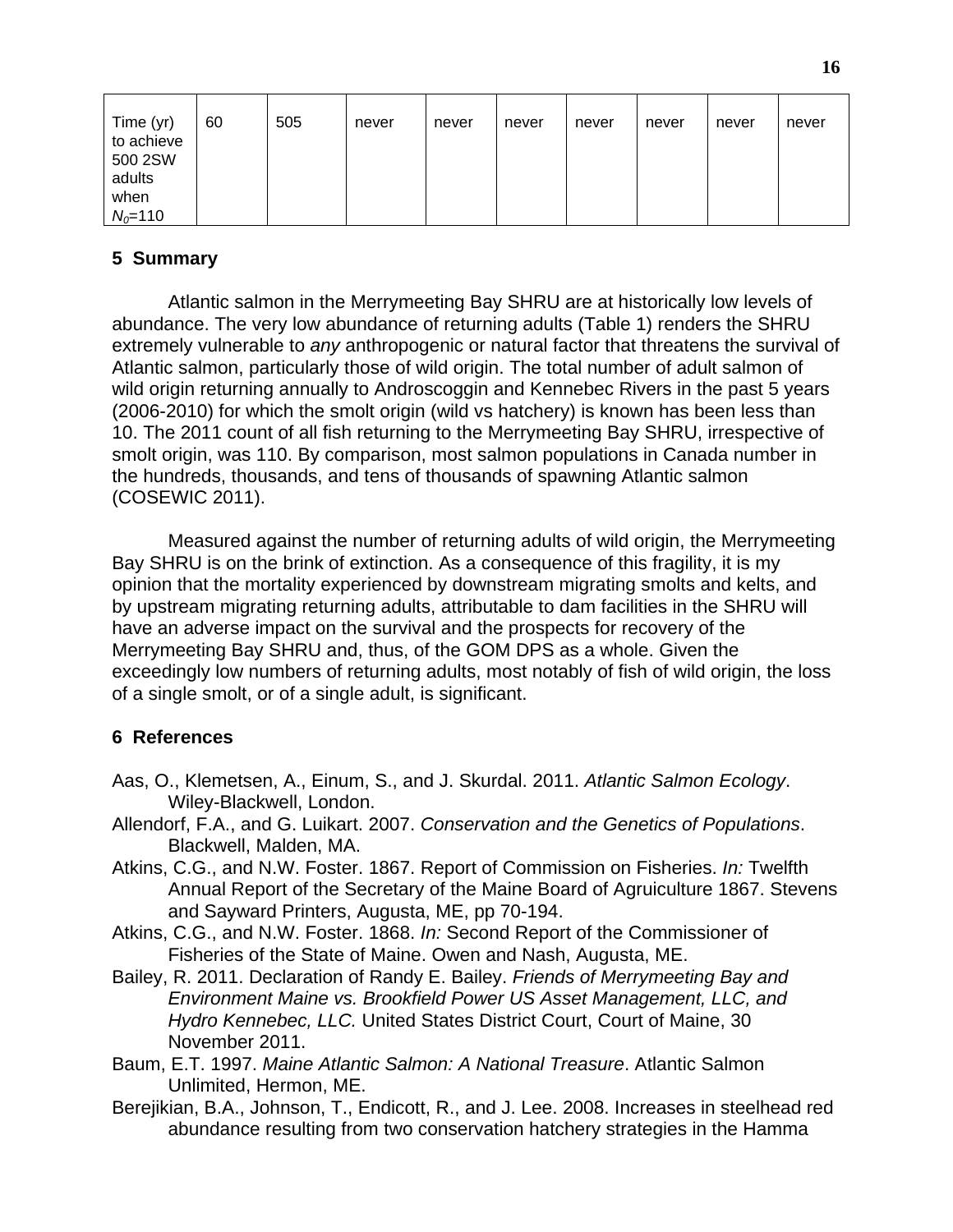Hamma River, WA. Canadian Journal of Fisheries and Aquatic Sciences 65: 754–764.

- Bley, P.W., and J.R. Moring. 1988. Freshwater and ocean survival of Atlantic salmon and steelhead: a synopsis. U.S. Fish and Wildlife Service, Biological Report 88, 22 p.
- Caughley, G. 1994. Directions in conservation biology. Journal of Animal Ecology 63: 215-244.
- Chadwick, E.M.P., Porter, T.R., and P. Downton. 1978. Analysis of growth of Atlantic salmon (*Salmo salar*) in a small Newfoundland river. Journal of the Fisheries Research Board of Canada 35: 60-68.
- Christie, M.R., Marine, M.L., French, R.A., and M.S. Blouin. 2011. Genetic adaptation to captivity can occur in a single generation *Proceedings of the National Academy of Sciences*, [www.pnas.org/cgi/doi/10.1073/pnas.1111073109.](http://www.pnas.org/cgi/doi/10.1073/pnas.1111073109)
- Cooney, T., McClure, M., Baldwin, C., Carmichael, R., Hassemer, P., Howell, P., McCullough, D., Schaller, H., Spruell, P., Petrosky, C., and F. Utter. 2007. Viability criteria for application to Interior Columbia Basin salmonid ESUs. Review Draft. Interior Columbia Basin Technical Recovery Team. March, 2007.
- Courchamp, F., Berec, L., and J. Gascoigne. 2008. *Allee Effects in Ecology and Conservation.* Oxford University Press, Oxford.
- Fay, C., Bartron, M., Craig, S., Hecht, A., Pruden, J., Saunders, R., Sheehan, T., and J. Trial. 2006. Status review for anadromous Atlantic salmon (*Salmo salar*) in the United States. Report to the National Marine Fisheries Service and U.S. Fish and Wildlife Service. 294 pages.
- Fraser, D.J., Jones, M.W., McParland, T.L., and J.A. Hutchings. 2007. Loss of historical immigration and the unsuccessful rehabilitation of extirpated salmon populations. Conservation Genetics 8: 527-546.
- Fraser, D.J. 2008. How well can captive breeding programs conserve biodiversity? A review of salmonids. Evolutionary Applications 1: 535-586.
- Hutchings, J.A., and M.E.B. Jones. 1988. Life history variation and growth rate thresholds for maturity in Atlantic salmon, *Salmo salar*. Canadian Journal of Fisheries and Aquatic Sciences 55 (Suppl. 1): 22-47.
- Lande, R. 1988. Genetics and demography in biological conservation. Science 241: 1455-1460.
- Lande, R. 1993. Risks of population extinction from demographic and environmental stochasticity and random catastrophes. American Naturalist 142: 911-927.
- Meister, A.J. 1962. Atlantic salmon production in Cove Brook, Maine. Transactions of the American Fisheries Society 91: 208-212.
- NextEra. 2011. Review of the revised-draft Atlantic salmon white papers. Technical Advisory Committee Meeting, September 7, 2011.
- NOAA. 2009. Gulf of Maine Distinct Population Segment management guidance for recovery. Draft 2009.

[\(http://www.nero.noaa.gov/prot\\_res/altsalmon/Appendix%20A%20-](http://www.nero.noaa.gov/prot_res/altsalmon/Appendix%20A%20-%20Recovery%20Criteria%20Final.pdf) [%20Recovery%20Criteria%20Final.pdf;](http://www.nero.noaa.gov/prot_res/altsalmon/Appendix%20A%20-%20Recovery%20Criteria%20Final.pdf) accessed 22-12-11)

- NMFS. 2009. Public Draft Recovery Plan for the Evolutionarily Significant Units of Sacramento River Winter‐run Chinook Salmon and Central Valley Spring‐run Chinook Salmon and the Distinct Population Segment of Central Valley Steelhead. Sacramento Protected Resource Division, National Marine Fisheries Service.
- Roff, D.A. 2002. *Life History Evolution*. Sinauer Associates, Sunderland, MA.